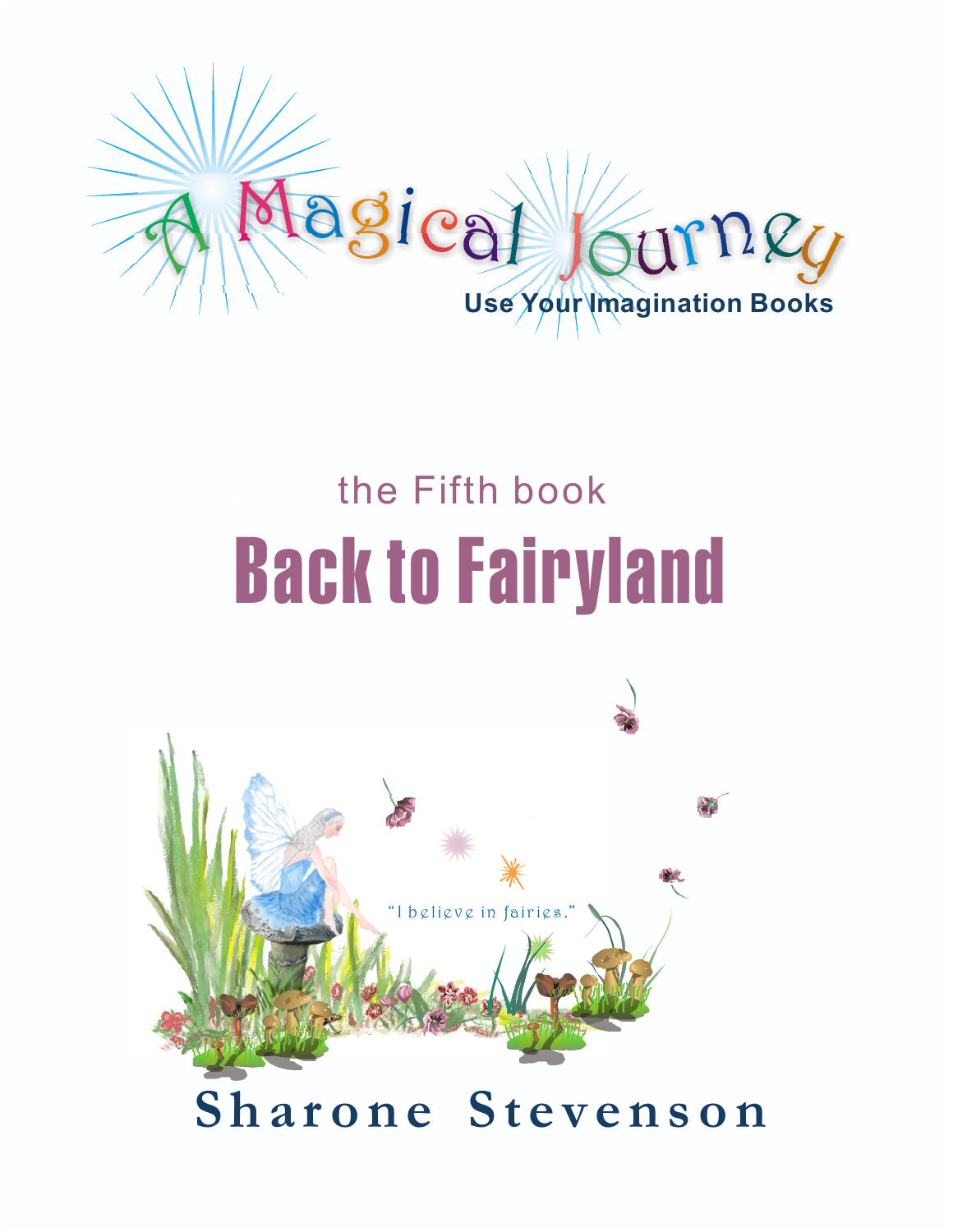### **A MAGICAL JOURNEY BOOK SERIES**

The First Book An Unusual Day in Fairyland The Second Book The Search Begins The Third Book A Ball of Golden Light The Fourth Book Hall of the Silver Threads The Fifth Book Back to Fairyland

Copyright Sharone Stevenson © 2011 No part of this book my be reproduced or copied without written permission of the author. email: imagine@radiantartistry.com Designed and Published in Canada by Radiant Artistry, BC Canada

ISBN 978-0-9731722-7-0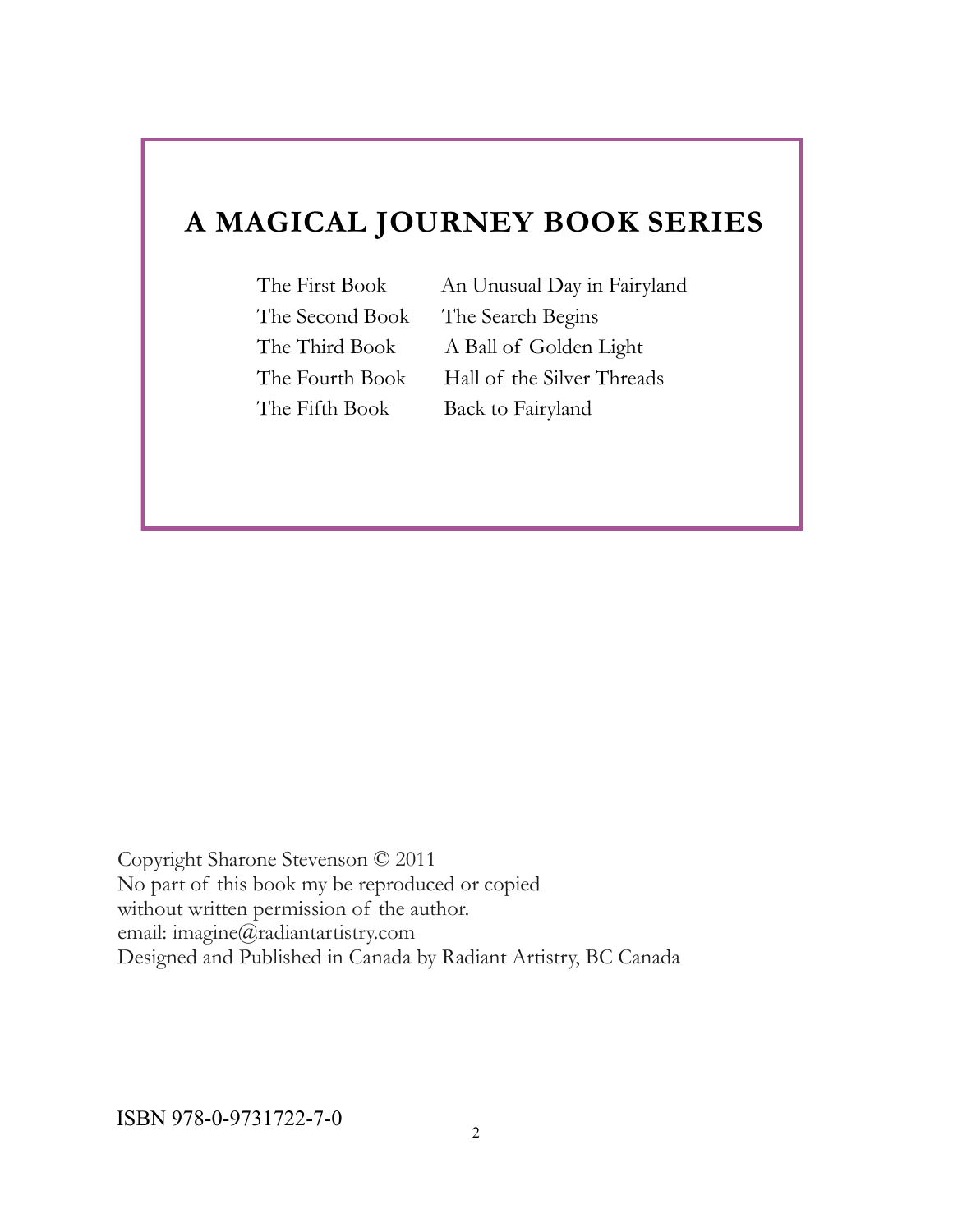Back to Fairyland

The cold clammy wind kept its grip on Fairy Blue Light until it let her feet touch the ground. Feeling very afraid to see where she was, she  $\mathsf{\mathsf{L}}$  feet touch the ground. Feeling very afraid to see where she was, she peeked carefully through her fingers. She shuddered when she found she was inside a dismal grey room. The high grey walls dripped with water in a never-ending stream of large, glassy, globules. The air smelt salty like the ocean.

In the centre of the room was a long wooden table covered with strange looking objects. The closer she got, the more frightened she became. Suddenly she jumped back and let out a loud scream.

"Let me out of here! I want to go home! I want to go home!" she cried, running to the farthest corner and hiding in the shadows. The water running down the walls splashed on her face, and she angrily wiped it away. But it continued to splash on her, no matter where she hid her face.

"Hello! What's going on here?" asked a raspy voice, as a door opened from somewhere else.

Fairy Blue Light heard some shuffling footsteps moving across the room, and crouched even lower.

"Who's here? I wasn't expecting anyone," he called as he peered into the shadows.

"That's odd," the raspy voice said to itself, "no one ever comes into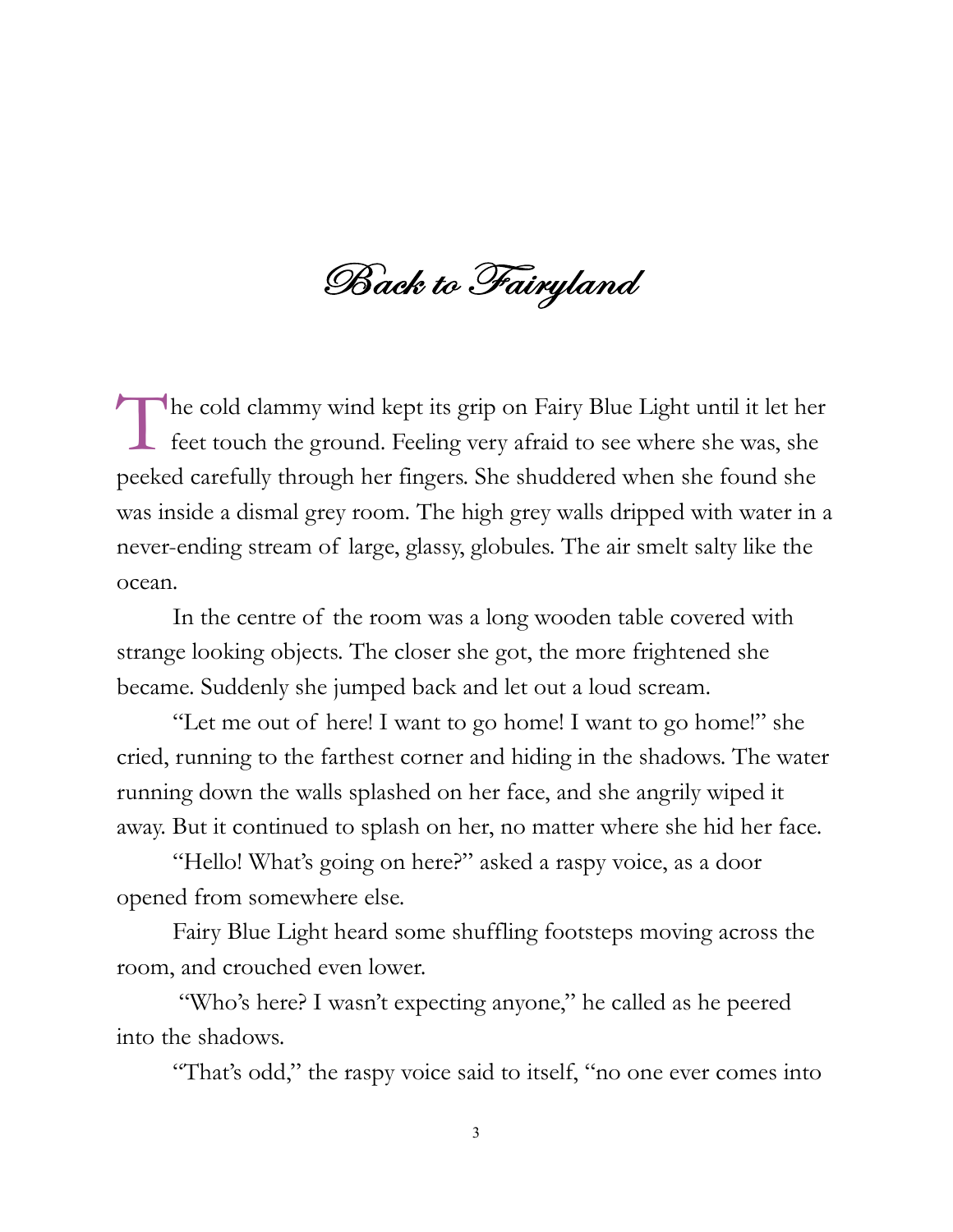the Hall of Broken Hearts except me!"

Fairy Blue Light tried hard to see who it was, and took one tiny step out of the shadows. As her eyes got used to the darkness, she saw that the voice belonged to an old elf with a long grey beard. His back was bent and twisted. His eyes, like watery globules, oozed tears that constantly dribbled down his wrinkled face and dripped off the end of his beard. Fairy Blue Light kept quiet, and watched the strange old elf. He walked over to the table and leaned over it.

" Hmm! I wasn't expecting any more broken hearts today, and they don't usually scream," he mumbled to himself.

Fairy Blue Light watched him peering closely over the things that had upset her so badly.

"What did he mean by *'not expecting any more broken hearts today'*?" she wondered to herself.

He gave a last look round to make sure that everything was in place, and shuffled away. Fairy Blue Light knew that he was her only hope of showing her the way out. Otherwise, she might never get back to where she came from, wherever that was.

"Hello! I'm over here," she said in a shaky wispy voice.

The old elf turned quickly and looked around. He stood very still for a few moments and stroked his long grey beard. He was right. Somehow, the room felt different today.

Fairy Blue Light crept a little farther out of the shadows and walked very slowly towards him.

He lurched backwards and said in a trembling voice, "Who are you? And what might you be doing here, madam?"

"My name is Fairy Blue Light, and I don't like being called 'madam'," she said angrily.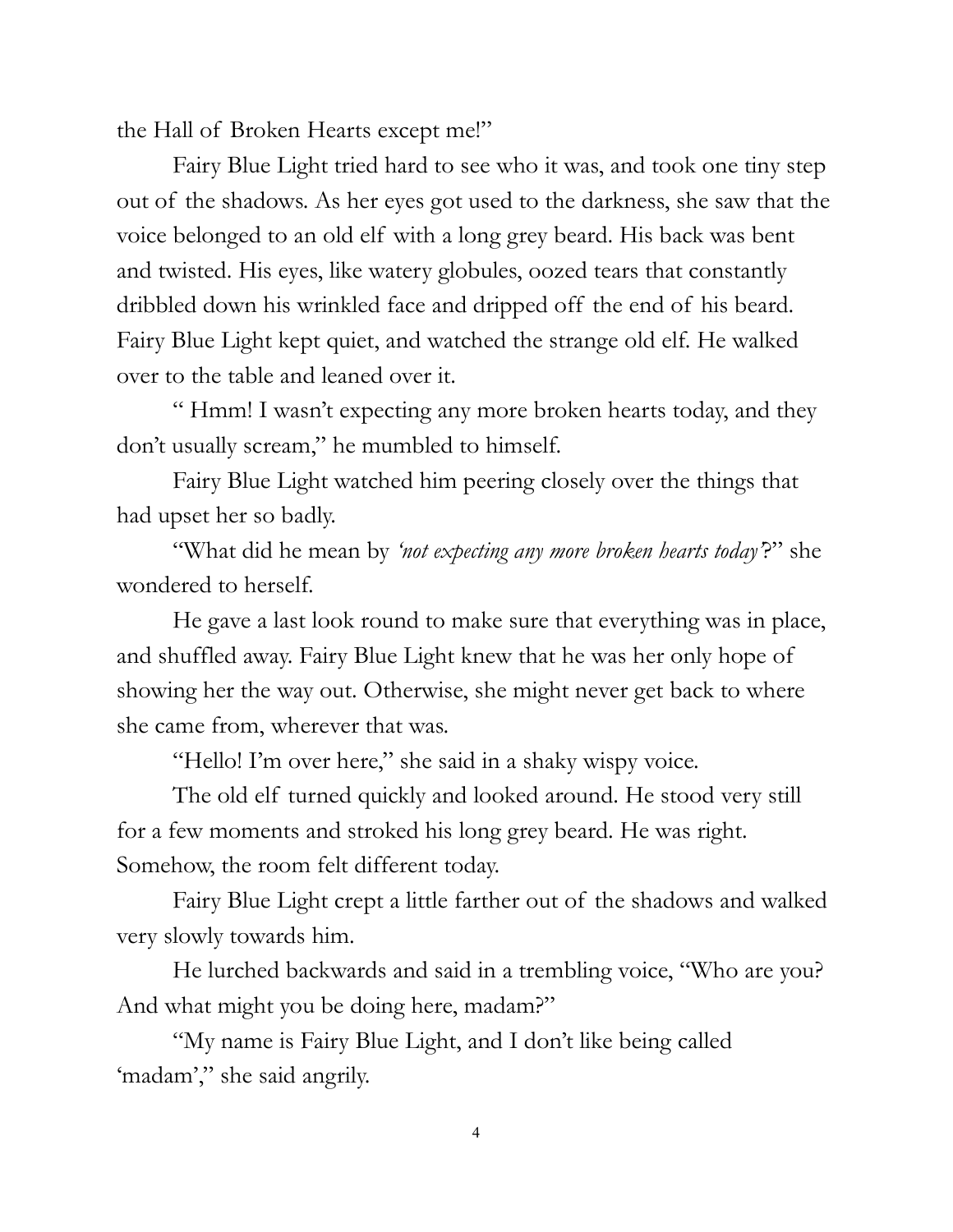"Oh really!" he said, staring closely at her. You say you're a fairy! You can't be. You have no wings. And anyway, how did you get here?"

"I don't know how I got here, and I don't know how to get back. I would be very much obliged to you if you would show me the way out of this awful place."

"I'm very sorry, I can't do that," he replied. "If you're here, then you're here for a reason. We never go anywhere we shouldn't go. So you'll have to find out why you're here, before you can go back to wherever it was you came from."

"But I don't know. So how can I find out? You're no help to me. You don't make any sense at all," she said angrily. "And I don't suppose you can even tell me how to get this awful water to stop splashing on to my face."

"This is what happens when you stand by the Wall of Tears," he replied.

"What do you mean, the Wall of Tears?" she said, as she quickly moved away from the weeping wall.

"Exactly that!" he said abruptly.

The old elf paced up and down the room, trying to figure out what to do.

"Aha!" he said. "Now I remember. I was told I'd have a visitor today, but I can't remember who, or why. Therefore, it just has to be you. I haven't seen anyone else, have you?" he asked, peering into the darkness.

"No, of course I haven't. I only just got here, and it feels as if I've always been here, and I want to get out right now," she said, stamping her feet angrily.

"I still find it hard to believe that you're a fairy. You really have forgotten who you are! If you can't remember where you came from, then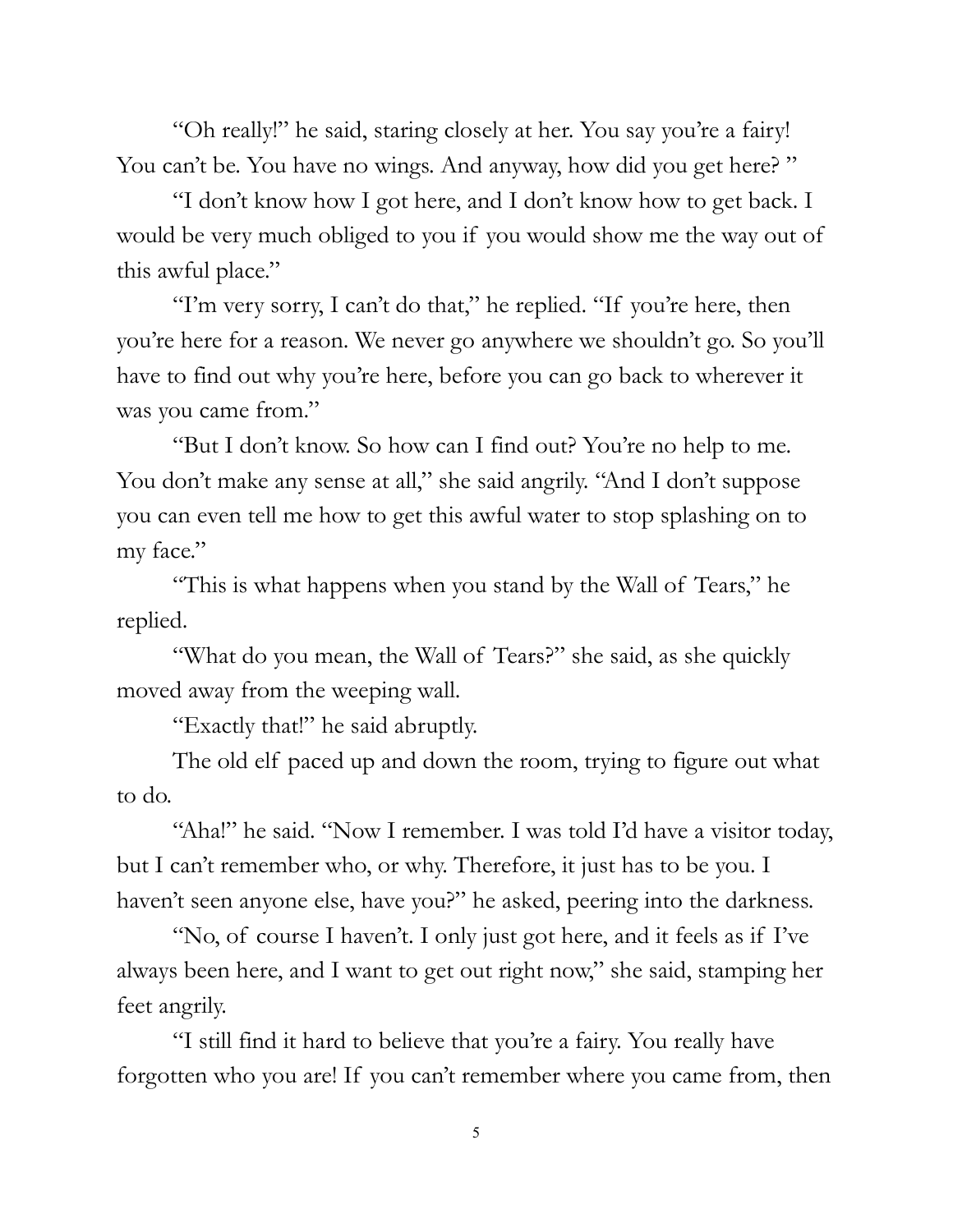it makes sense to me, that you don't know who you are either. All the fairies I know are gentle and well mannered. You don't have any manners at all. You are sadly mistaken. Yes! Most definitely a state of mistaken identity."

The little old elf nodded his head, and began to walk away. He wondered what to do with this 'mistaken identity', who thinks she's a fairy.

"Excuse me! What did you say your name was?" he asked, turning back to her.

"I just told you! Fairy Blue Light!" she said rudely. "And who are *you*, and what are *you* doing here?"

"Fairy Blue Light! Hmm! Fairy Blue Light!" he repeated, tapping the side of his brow. "That sounds vaguely familiar. Where've I heard that name before?"

He walked over to the long table and squinted his eyes as he peered closely at the objects. Then he raised his head and looked directly at her.

"Ah! Now I remember why you're here!" he exclaimed.

"You have come to the Hall of Broken Hearts to learn how I mend them," he said turning to face her. He held out his hand and said, "Oh, pardon me! I'm Helf, the Broken Heart Elf."

Politely he shook hands with her, and Fairy Blue Light giggled shyly.

"Oh thank goodness I've found you!" she exclaimed. "Were you really banished from Fairyland because you made a mortal boy draw a picture of an arrow piercing a heart?"

"Yes, I was. I thought it was clever, but I was very wrong."

"How awful!" she replied.

"Well, never mind about that now. We must get started. You have lots to learn, and it's not going to be easy."

He walked around to the other side of the table and peered closely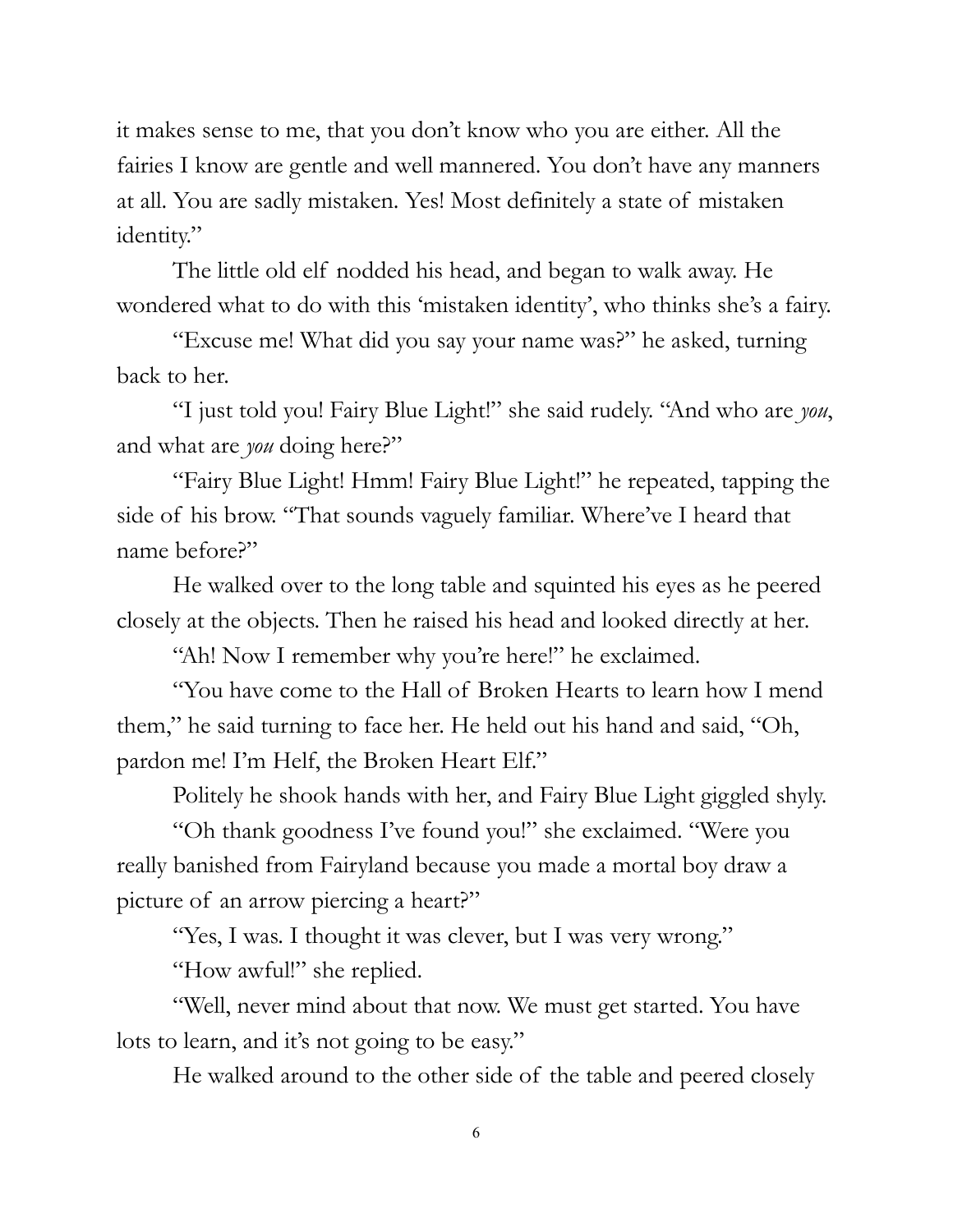at something. Then he said, "Please come over here Fairy Blue Light. Do you recognize this heart?"

She leaned over the table and took a close look at a heart that was broken in two. An endless stream of tears trickled out from somewhere deep inside.

"No, I most certainly don't! I've never seen a broken heart before, and it's horrible," she shuddered.

"Yes, they are very sad things. Even though they look like real hearts, they're actually the feelings that come from the broken hearts," he said. "So now you know that feelings are real."

"In Fairyland the heart is a pure pink light that shines from the middle of the chest," she said, as she quickly turned away from the table.

"Oh!" she exclaimed happily. "I must be ready to return home. I'm beginning to remember that I came from Fairyland!"

"No, you're not ready yet," he said kindly. "First take a look at the name plate below the heart. What does it say?"

Fairy Blue Light leaned over and read the name out loud. "It says *'Fairy Blue Light'*. That's odd. I don't understand it. That's my name. I suppose there must be another Fairy Blue Light. There's really no reason why my heart should be here in this awful place. And, my heart most certainly isn't broken."

She wiped away the annoying splashes of cold clammy water that still hit her in the face, and moved quickly away from the table.

"I think you're quite mistaken," he said gently. "This is *your* heart, and even though it still looks broken on the outside, on the inside it's healing slowly."

"How can you possibly know that?" she said angrily. "This is all quite ridiculous."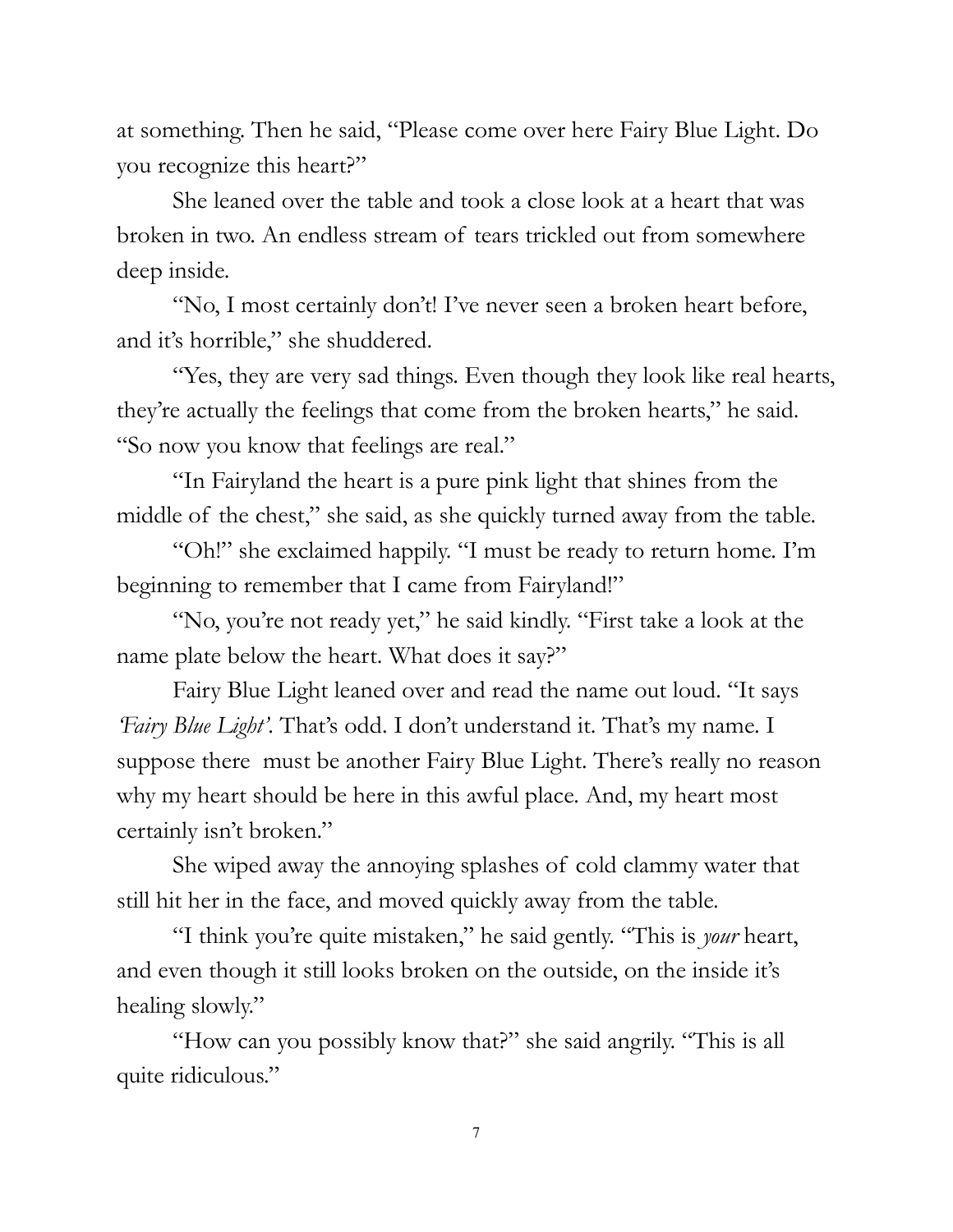"Well, to you it might be '*quite ridiculous'*," he said, mimicking her whiny voice, "but the water that continuously splashes on your face, is your own tears. No matter where you move, it will be there. It won't leave you until your heart is completely healed."

Fairy Blue Light didn't really believe him, but decided to pretend she knew what he meant. He was her only way out of this awful place.

"Well, if that's the case," she replied softly, "then what can we do? I really want to feel better. I'm not usually this rude and angry. In fact, I really didn't know how to feel angry until now. It's very unpleasant."

"That's good!" he said, nodding his head. "It's all right to feel some anger. It tells me that your heart is healing. If you didn't feel any anger, then your heart would remain here on the table feeling sorry for itself, and eventually give up. Feeling sorry for ourselves makes us weak."

"What do you mean? I thought it was bad to be angry," she said.

"Well yes, that's partly true. But, there's good anger and there's bad anger."

"That doesn't make any sense," she replied.

"Please, give me a chance to explain," he said looking very serious. "Good anger starts when you're tired of feeling sorry for yourself, and you want to make some good changes. Bad anger is when you lose your temper and act like a whirlwind with red hot coals in the center. You, and everyone around you, gets hurt. This is very difficult to repair. But with good anger, anything can be healed."

"Do you think I'm angry now because I want to get out of here?" she asked him.

"Yes, that's good anger. And because of it, somehow you'll find your way out."

"But, I still don't understand why I'm in this awful place."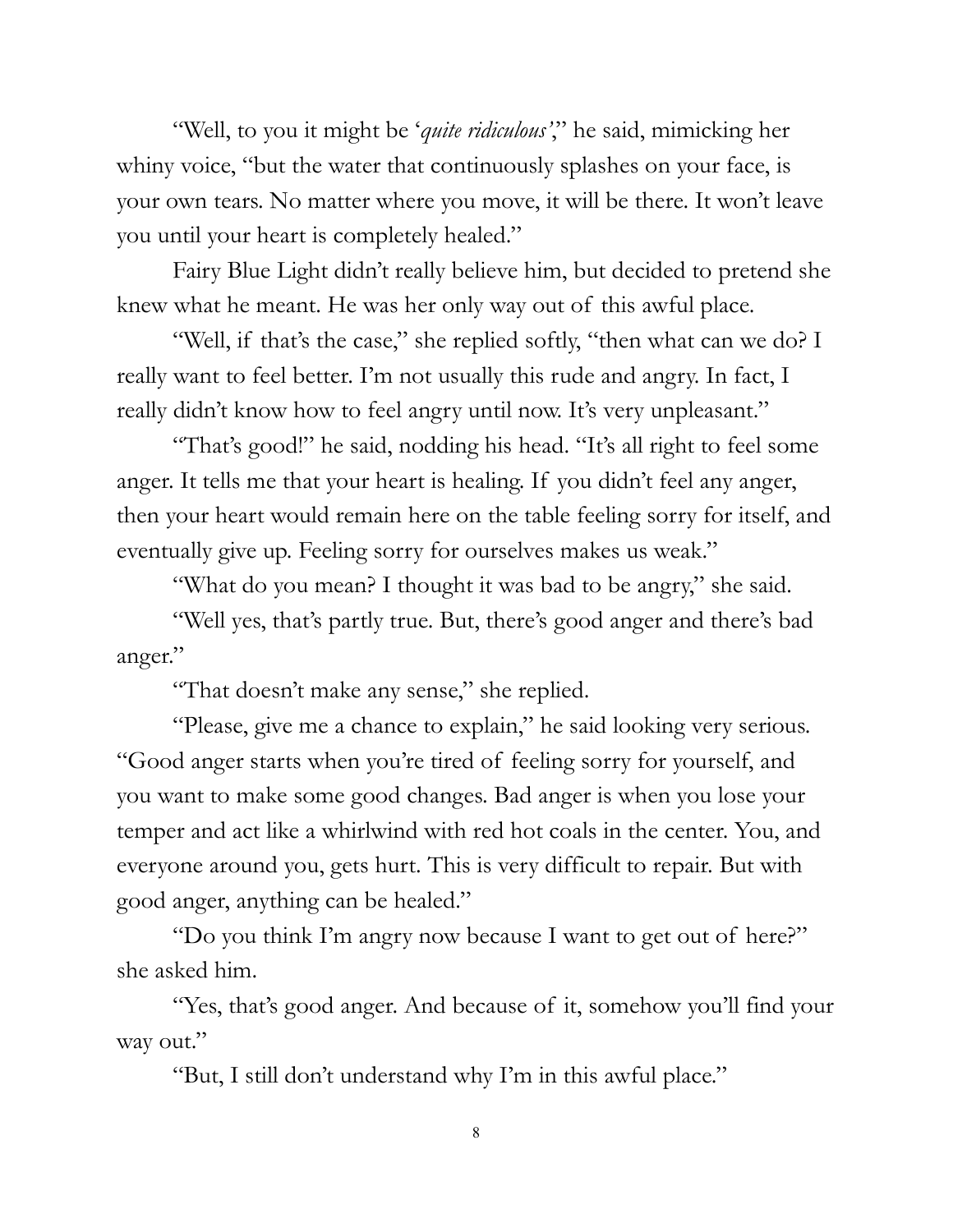"Well, you are here, so let's not worry about that. It is up to me to try and help you."

"How can *you* help *me*? If you can't get out of here, then neither can I." She held both sides of her head and cried, "This just has to be a nightmare!"

Helf took her by the hand and they walked round to the other side of the table. "Maybe together we'll learn the mystery of this cold grey place, far away from the warmth and light of the Golden City Behind the Sun. Hopefully I can get out too."

"Helf, how can I help you?" she asked eagerly.

"Good! That's what I wanted to hear," he said as he turned again towards the table and leaned over it. "There's only one way to heal hearts. If you watch me, I'll show you the secret."

Helf carefully cupped his hands around one of the broken hearts, picked it up and lovingly placed it against his own heart.

"This heart has forgotten what it feels like to be loved, so I fill it with my love."

Fairy Blue Light watched the red heart that rested in his hands.

"Look!" she said excitedly. "I can see it's slowly beginning to heal."

"Yes! Once you know how, it's really quite simple. Love heals everything. It's the greatest power we have. You can't see it, and you can't touch it. But, when it's gone the heart collapses and dies."

"Helf, please may I try holding a heart?" asked Fairy Blue Light bravely.

"Yes, of course. Why don't you pick up your own heart, and heal it yourself? If you wait for someone to do it for you, it might never happen."

Fairy Blue Light gently picked up her own heart in both hands. She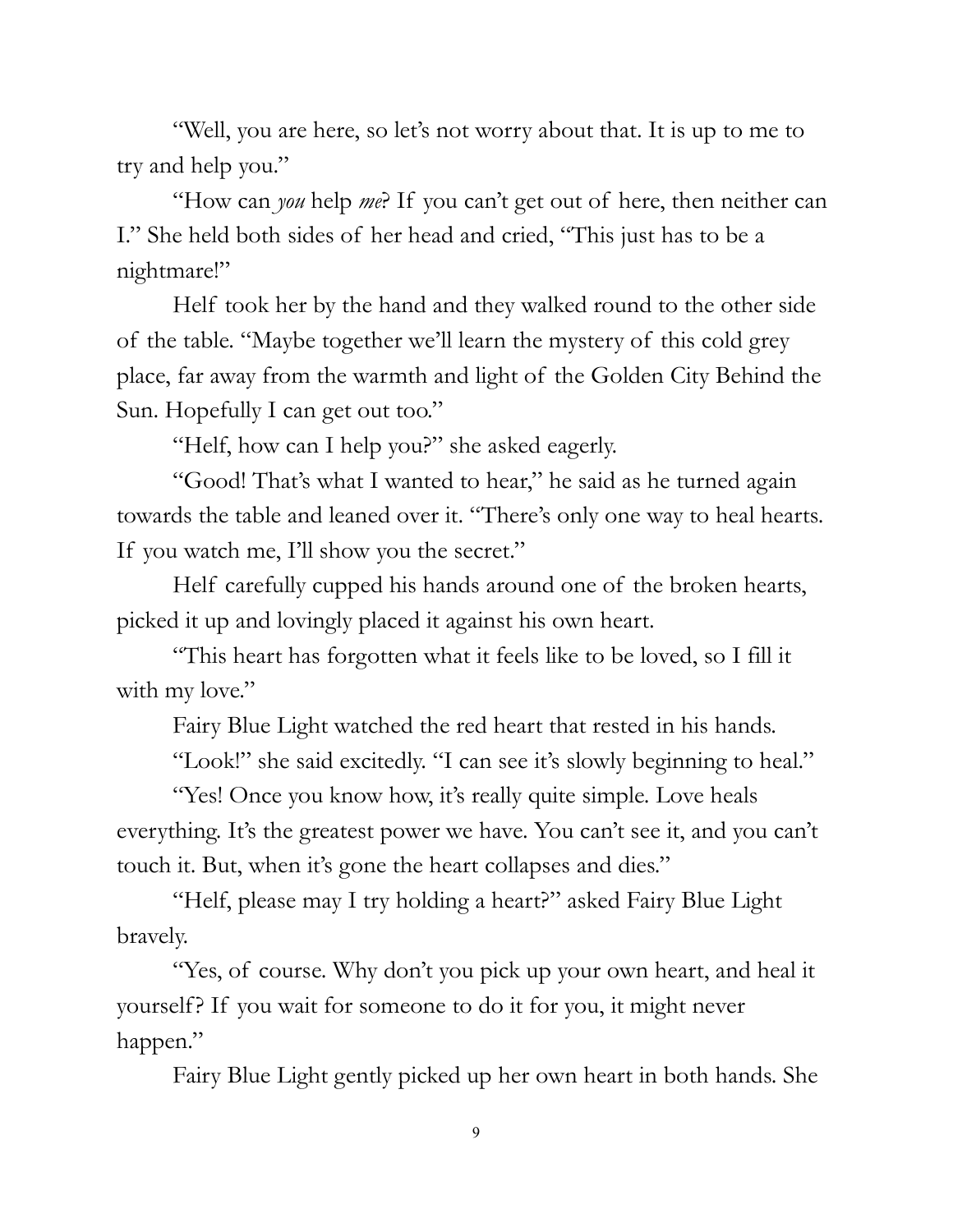looked at it for a few minutes, then held it against her chest and began to sing softly to it  $-$ 

> *Dear heart I love you, You are a part of me. As I hold you gently, Our love will always be. You never will be sad again, We'll laugh and have such fun. For now we are together, And you and I are one.*

"Fairy Blue Light that was beautiful. You've discovered the secret of healing your heart," he said as he walked over to her. "I think your way works much faster than mine. Would you sing your song to the other hearts, and then we can return them quickly back to their owners?"

"Oh, yes. I'd love to help you! Let's get started. I want to get out of here as quickly as I can."

Helf and Fairy Blue Light worked together. She moved around the room, singing and dancing as she gently cuddled each heart. Finally the last heart was healed. She sighed and turned away from the table, and wandered over to the Wall of Tears.

"Helf!" cried Fairy Blue Light excitedly. "Come! Please come over here."

He turned and rushed over to her, almost tripping over his long grey beard. "Look! The Wall of Tears is dry," she said trembling with excitement.

He walked over and touched the wall and said, "Oh my goodness me it is!"

His whiskered face lit up in a smile, and his eyes twinkled brighter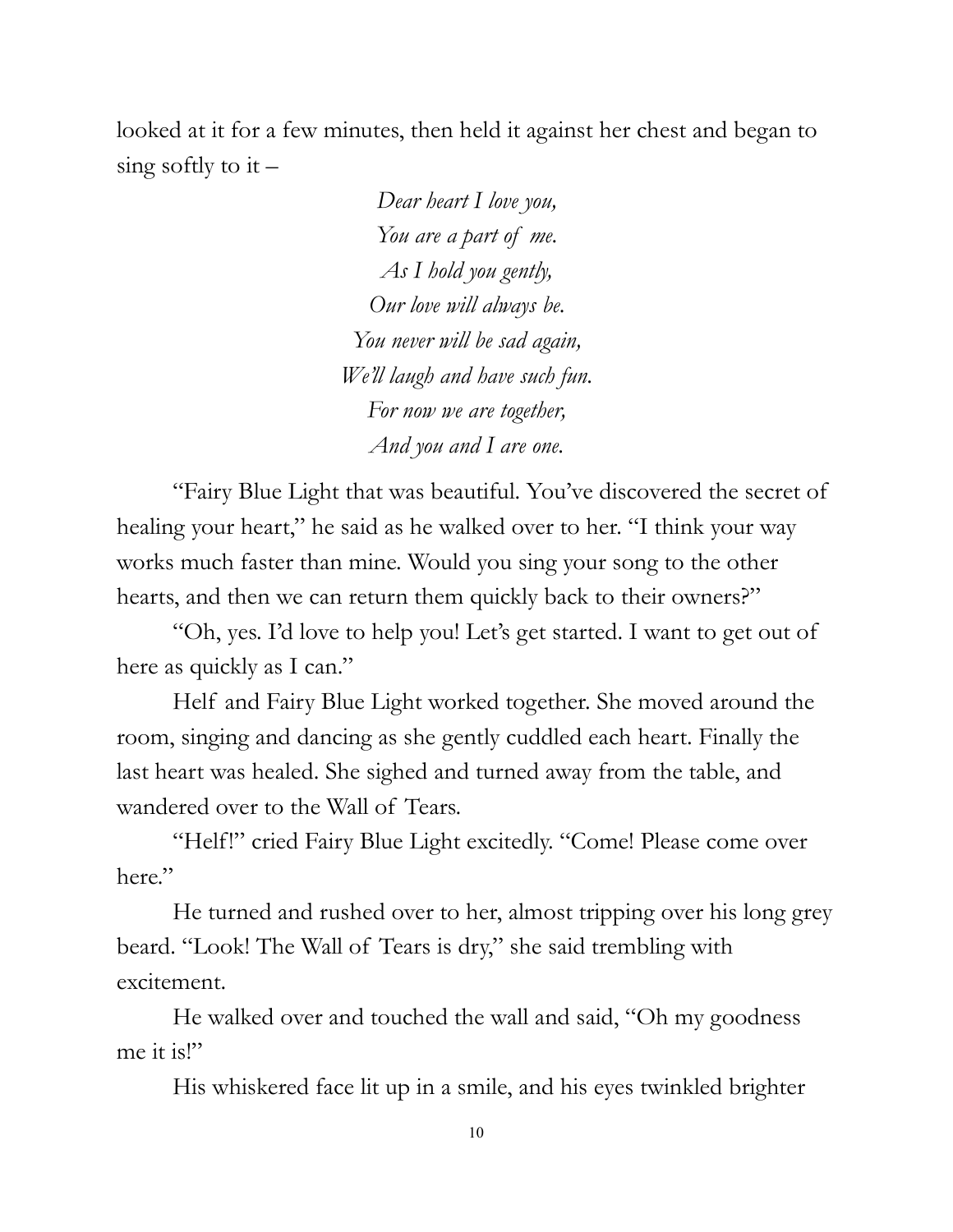than ever before.

"Now I know that this part of my job is finished. All the hearts are healed," he said, sighing deeply.

"What do you mean by 'this part' Helf?" she asked.

"Usually, when one job is finished, the next one is waiting to get started."

"But I just want to get out of here!" she cried anxiously.

"Well, you'll just have to be patient and wait for the clue."

He went over to a glass cabinet and put a small gold key in the lock. He reached inside and took out a musty old leather book. On the cover, in faded gold letters, it said:

#### **'Unloved Hearts Needing Love'**

"While we're waiting, we'll return the healed hearts back to their owners," he said as he turned over the faded pages of the book.

"You'll find their names in this book. Please put the hearts in this magic box, and they'll be returned their owners immediately. Then the next job will be ready for us, and not a moment before."

So together they matched up the hearts with their owners until the table was completely empty. They closed the book and placed it carefully back in the cupboard, and locked the door.

The room, now dry, still smelt dank and musty. The long empty wooden table had been cleaned and polished. Fairy Blue Light still felt trapped as she wandered up and down the room trying to find an answer.

"Helf, there must be something we can do. I don't believe that if we just wait, something will happen. I think, if we start to look for a clue, then we'll find the answer."

"I'm not stopping you Fairy Blue Light. I'm tired and need a rest. Let me know when you find the answer." Helf yawned and dragged his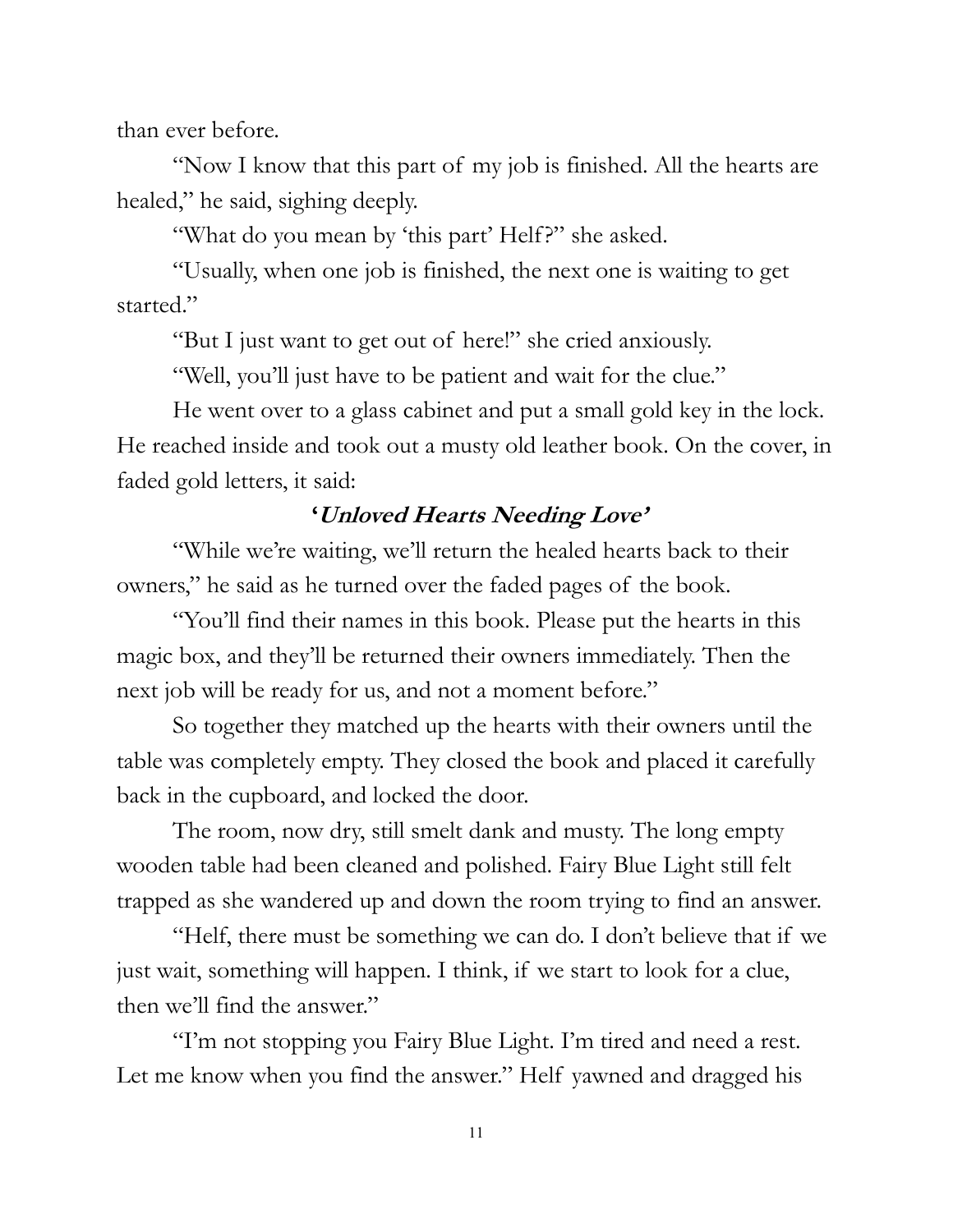tired old body up on to the bare wooden table. He closed his eyes and fell asleep.

"If I just keep looking, I know I'll find the way out," said Fairy Blue Light quietly to herself. "I must get us both out of here. Poor Helf is so old, and has worked hard. He deserves to be happy."

She groped her way around the dark room hoping to find any possible way of escape. She walked over to the now dry Wall of Tears. As she looked at it, she suddenly noticed something else different about it, and cried out in a shrill voice, "Helf! Wake up! Wake up! I think I've found the way out!"

Helf struggled to sit up as fast as his old body would let him. He rubbed his eyes and quickly smoothed his beard.

"Oh, Helf, look! The tears running down the wall had hidden it."

"Hidden what?" asked Helf, as he clambered off the table.

"Look! It's an old wooden door," she said excitedly. "And there's a mouldy key covered in green slime in the keyhole."

"Wait! Let me have a look," said Helf as he moved towards the door. "I can't believe it! I never saw this door before. I just don't understand it."

"Helf! Look! There's a bright light shining from underneath the door. Do you know what's on the other side?" Fairy Blue Light crouched down low and peered into a narrow space underneath the door.

"No, I haven't any idea. But, if we don't try to open it, we'll never know. Can anything be as bad as this room? I've been here ever since I was banned from Fairyland." He took a ragged grey looking handkerchief from his pocket and wiped the green slime off of the key.

He looked down at her and said, "Now, let's turn the key together."

She jumped up quickly and placed her hands beside his on the old rusty key. "I'm going to count to three," he said. "And on the count of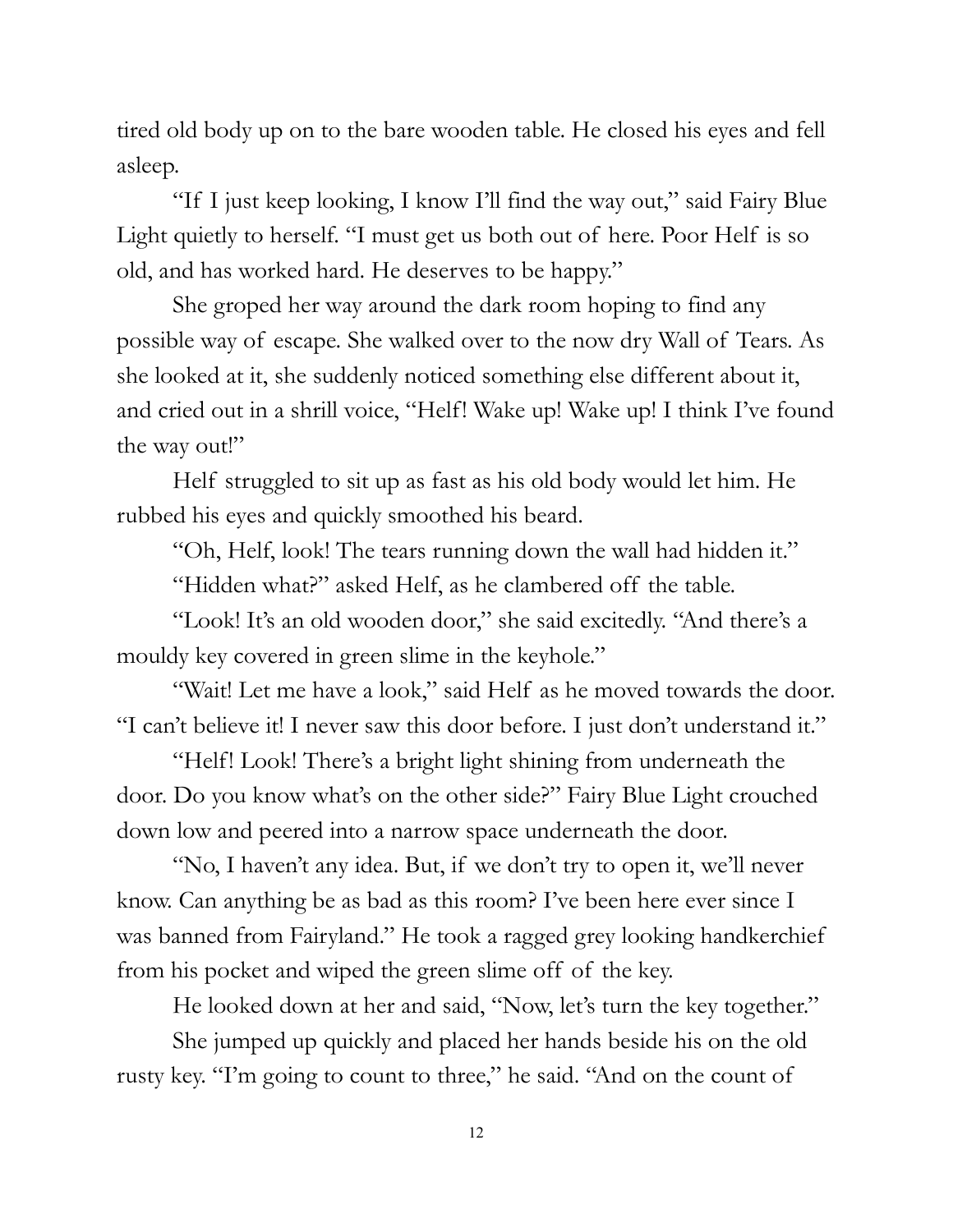three, turn it as hard as you can."

Fairy Blue Light gripped her lips together and nodded.

"Ready? One, two, three, turn!" But nothing happened. "Let's try again," he said gasping for a breath. And this time the key scraped and rattled, and the door creaked as it slowly began to open.

"Can you see anything Helf?" Fairy Blue Light asked excitedly, as she tried to see over his shoulder.

Suddenly the door flew open and a wall of brilliant light blinded them. They both fell to the ground and quickly covered their eyes.

"Oh Helf!" she screamed. "What is it? Where are you? I can't see anything!"

"I'm right here," he cried, trying to keep his voice calm. "Listen to my voice and reach out for my hand."

She reached out and waved her arms frantically in the air and sobbed, "I can't find you."

"Keep still then, and I'll find you," he said gently. He moved to where he thought she was and reached out his hands, but their hands never touched.

#### **CHAPTER TWO**

With a loud clunk, the creaky rusty old door shut behind them. There was no way to go back, and no way to move forward. Helf wished he'd never turned the key. Somewhere he heard Fairy Blue Light whimpering, but he was still stunned and blinded by the light.

"Stop crying Fairy Blue Light, I'll find you somehow," said Helf calmly. "Keep talking to me, and I'll come towards your voice."

"All right Helf," she replied. "I'm over here. Keep coming to me, keep coming," she repeated.

Helf 's twisted old back hurt as he groped his way along the ground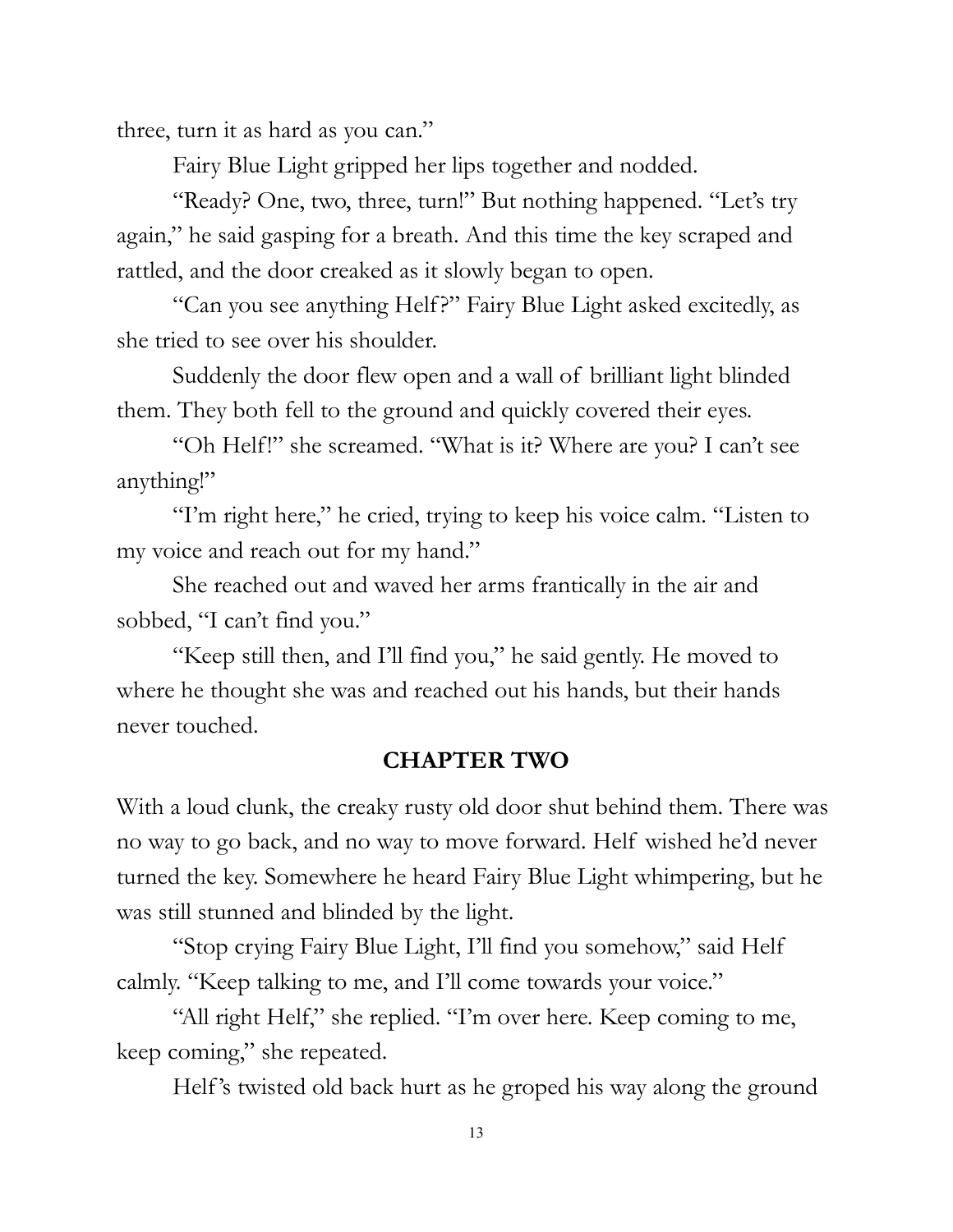trying to move to where he thought she was. Suddenly he bumped into her.

"Oh, Helf! I'm so frightened," she cried, as he gently took hold of her hand.

"That's all right," he replied. "So am I! But we're going to creep forward together. Are you ready?"

"Yes, I think so," she replied, gripping his hand tightly.

"In time our eyes will adjust to the light, and we'll be able to see where we are."

They both moved forward slowly, keeping close to the ground just in case there was something they might stumble over.

"Can you see anything yet Helf?" asked Fairy Blue a little more bravely.

"Not yet," he replied. "So let's go a little farther."

They kept creeping forward towards the light. Gradually their eyes began to see some shapes.

"Oh, look Helf," said Fairy Blue Light excitedly. "I can see some bushes up ahead."

"Yes, so can I. It looks as if we're in a garden. Can you hear voices coming from somewhere in the distance?"

"Yes, but I can't see anyone yet?" replied Fairy Blue Light.

"Let's go and see if the voices are coming from the other side of the bushes."

Helf and Fairy Blue Light crept towards the bushes. They carefully pushed the branches aside and peeked through them. Fairy Blue Light gasped and turned to Helf and was just about to say something, when he put his finger to his lips and said, "Shsh!"

They both stared in absolute awe at what they saw in front of them.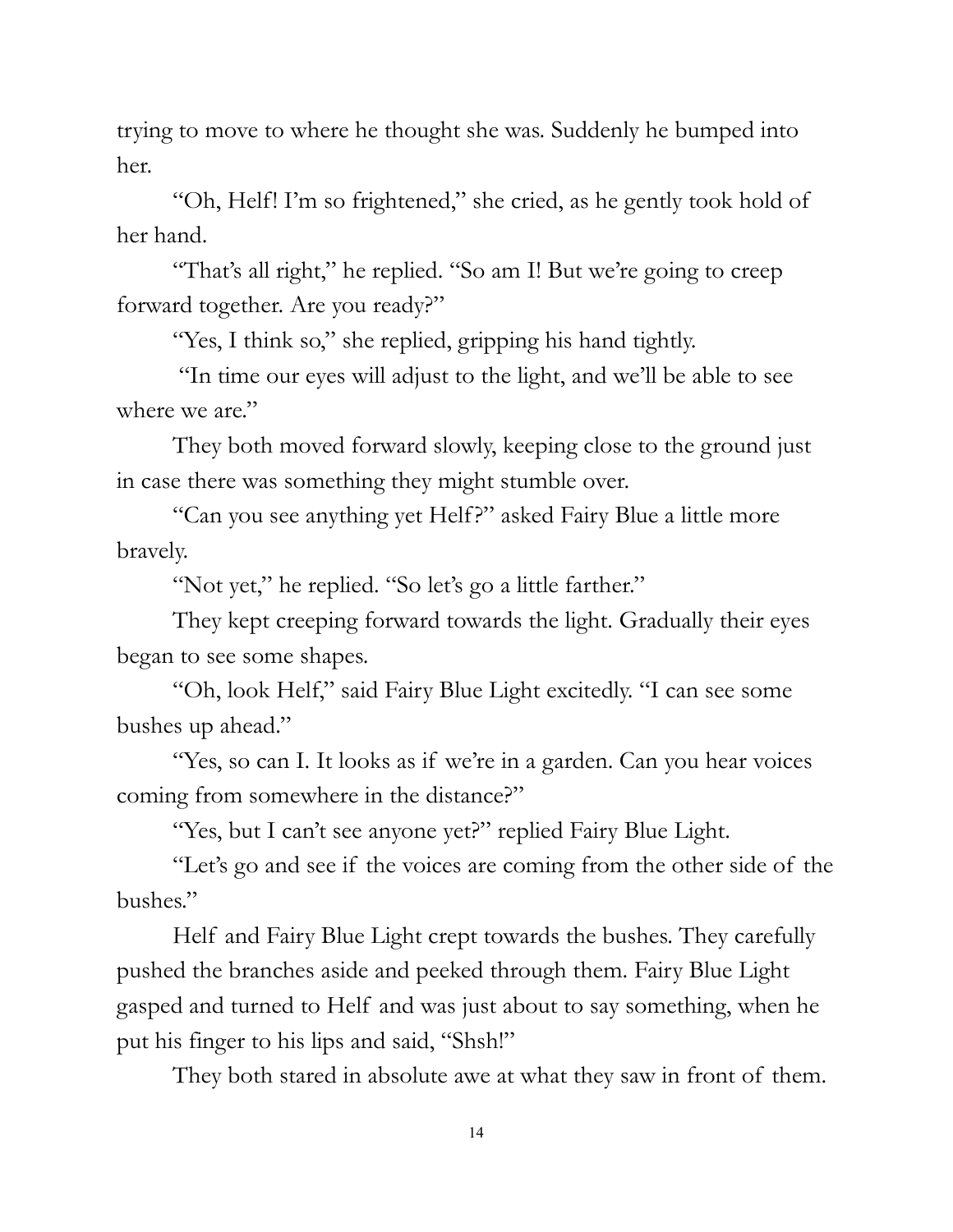The garden was filled with a group of beautiful Fairy Beings. Some sat on the grass, and others on dainty chairs of shimmering white and silver light. In the centre sat a tall Being of glorious beauty and light. He wore a long white and golden robe that sparkled like sunlight on the water. His violet eyes shone like dancing amethysts.

Dazzling rays of golden light darted around his body. Rays of deep pink light spun in pulsating patterns from his heart. As he spoke, they danced around him like a cloak of jewels. Everyone listened intently to every word he said.

"Can you hear what he's saying Helf?" she whispered.

"No, he's too far away. Let's creep a little closer."

So they both crept very carefully between the bushes until they were almost in the clearing where the Fairy Beings sat in groups. The Great Being of Light paused for a moment. Then he turned towards where Fairy Blue Light and Helf were hiding. They crouched even lower so he couldn't see them. All the Fairy Beings turned and looked in the same direction.

"Please come over here Helf and Fairy Blue Light. We want to meet you," he said gently.

Fairy Blue Light grabbed hold of Helf 's hand, and started to tremble.

"You cannot hide from us," he said. "Only darkness lives in the shadows, and there are no shadows here. Everything is always beautiful in the Golden City Behind the Sun, because that is the way we want it."

"Helf," whispered Fairy Blue Light excitedly. "Did you hear that? We're in the Golden City Behind the Sun! I didn't think I'd find it, and it's right here."

"And I had no idea it was on the other side of the Wall of Tears," he said, shaking his head in utter amazement.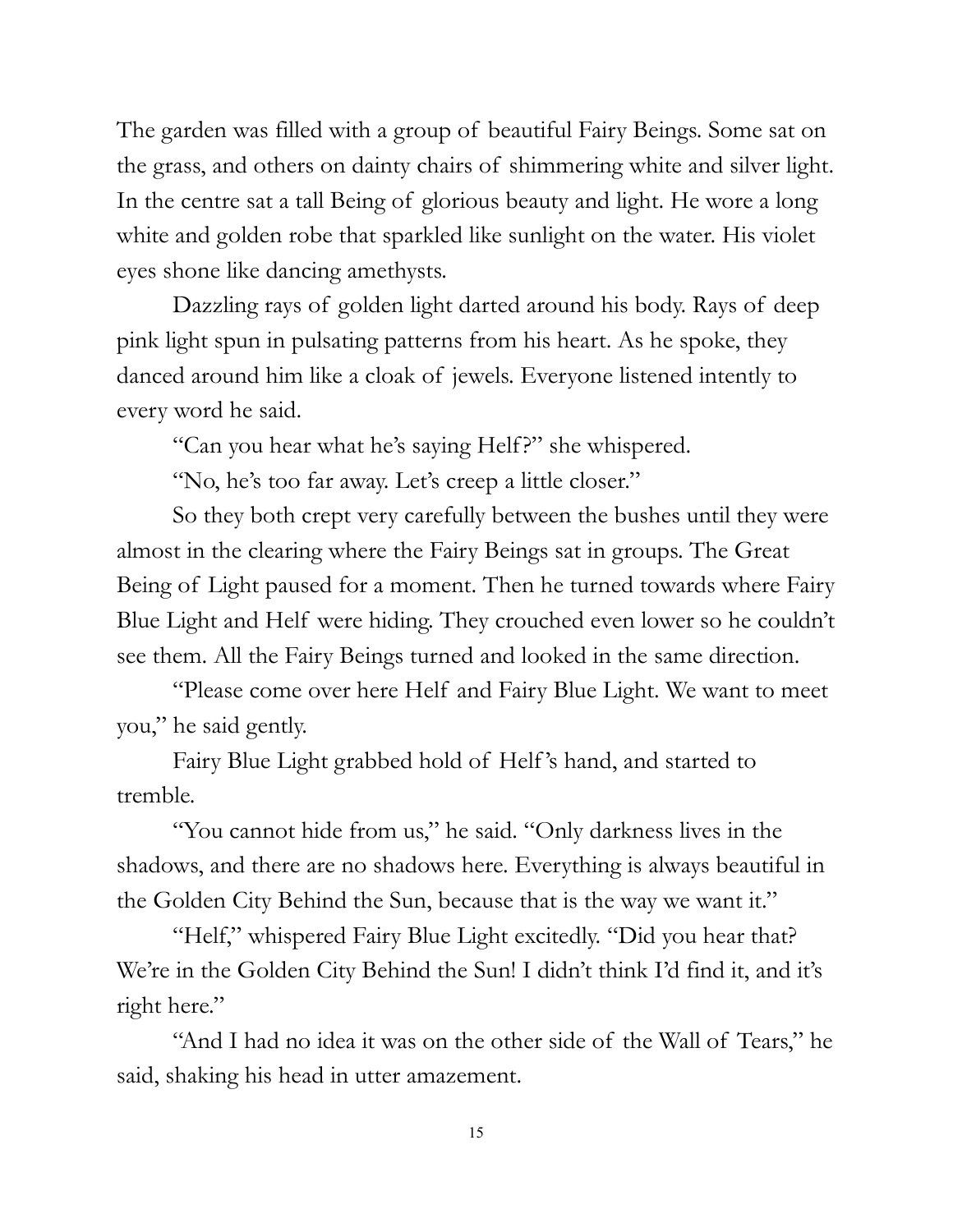"Come, we must move forward now," he said, as he led Fairy Blue Light through the bushes and out on to the lawn.

The Great Being of Light put his hand out and said, "Welcome to the Golden City." All the Fairy Beings clapped as the two of them walked forward.

"Are you really the . . . the Great Being of Light?" she stuttered as she stared up at him.

"Yes, that is my name. But, I am no greater than anyone else. I simply come to teach all I know," he replied, as he bowed his head graciously.

Fairy Blue Light flushed a deep rose pink. She wondered how he could think that anyone was just as great as he was. "However," she thought to herself, "maybe that's why he is so great."

"Fairy Blue Light, you have come a long way to meet me, and I know you have questions to ask me."

"Yes sir," she replied softly. "I think I have."

"But, before you ask me *your* questions," he said gently, "we have much to talk about."

"Oh! Thank you sir," she said, in a whisper.

"Fairy Blue Light, did you know your sobbing was heard throughout the Universe?"

Fairy Blue Light opened her mouth to speak, and Helf squeezed her hand hard and gave her a look that implied, "Don't say a word, just listen!"

"Dear little fairy, we heard your heart break," he said sadly. "We've never had a fairy with a broken heart, and I want to know why."

"Oh, I didn't know then my heart was broken," she blurted out. "I just couldn't remember the special job I was given to do, and someone told me you would help me find the answer."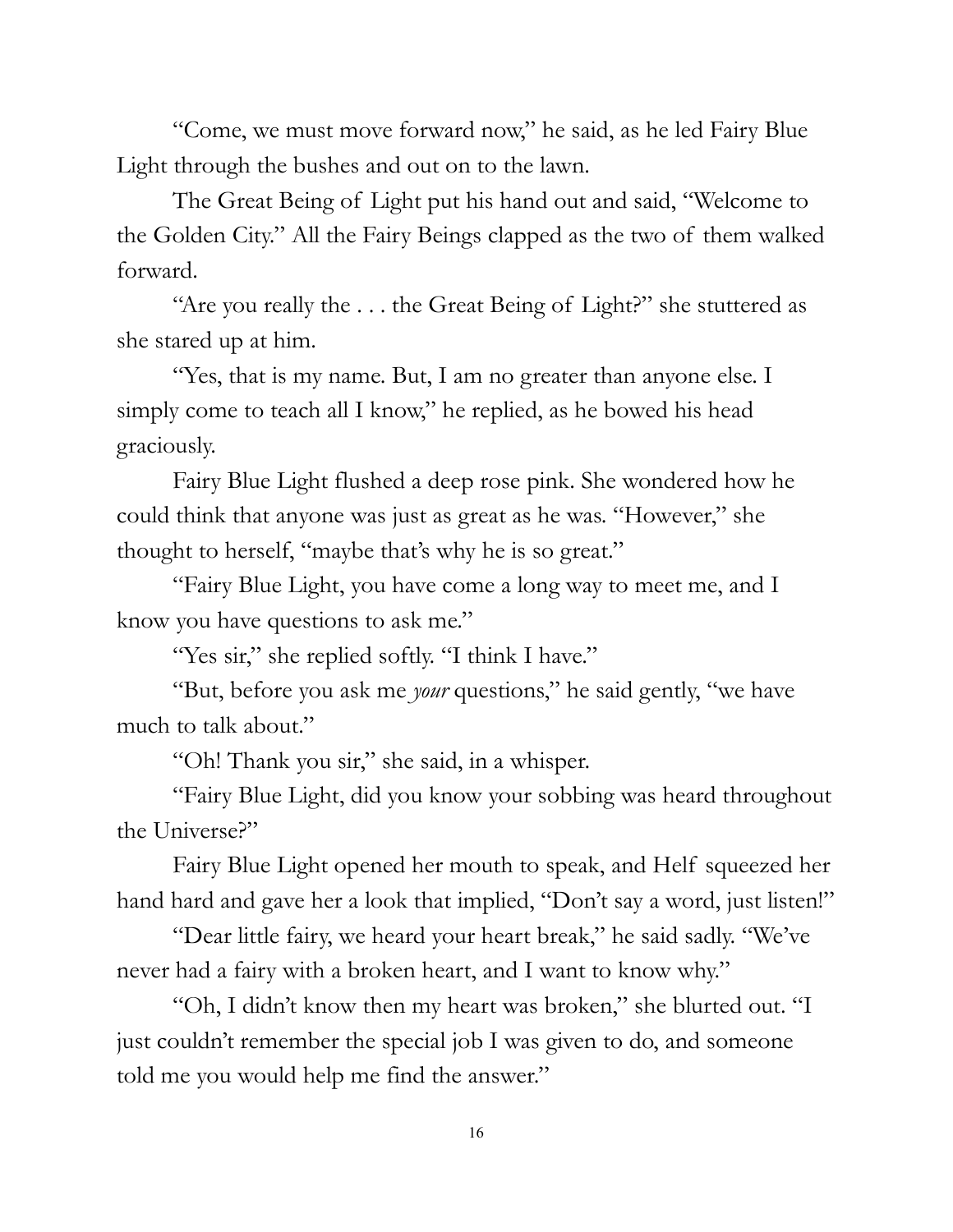"It's hard to believe that any fairy would forget something so important," he replied gently.

"Fairy Blue Light," he said kindly, "Are you sure that is the only reason?"

Fairy Blue Light looked at Helf for help. But he too, stood there waiting silently for her to answer.

"Fairy Blue Light," said the Great Being of Light, "you are the only one who knows the real reason, so why don't you tell us all about it? Telling the truth makes us feel wonderful."

Fairy Blue Light dropped her head, and shuffled her feet back and forth.

The Great Being of Light understood how uncomfortable she felt, and placed his hand gently on her shoulder.

"Fairy Blue Light, please look up at me and tell me the whole story. We are here to help you. We were waiting for you to come, so please, do not be afraid."

She raised her head a little, and looked up through her long eyelashes. She saw all the beautiful faces of the Fairy Beings looking at her and waiting for her to speak. She turned directly to the Great Being of Light and looked into his sparkling violet eyes, and she knew she had no choice but to tell them her story.

"Well sir," she began, "all fairies must look after a magic raindrop when it comes down the rainbow from the Golden City Behind the Sun. Everyone else likes doing it except me. So, when I was told where to meet mine, I put my hands over my ears so I couldn't hear, and then I made it even worse, I lied to Fairy Rose Light."

She crinkled her eyes up to stop the tears coming out from inside. Her moist eyelashes caught the sunlight, and sparkled as she blinked.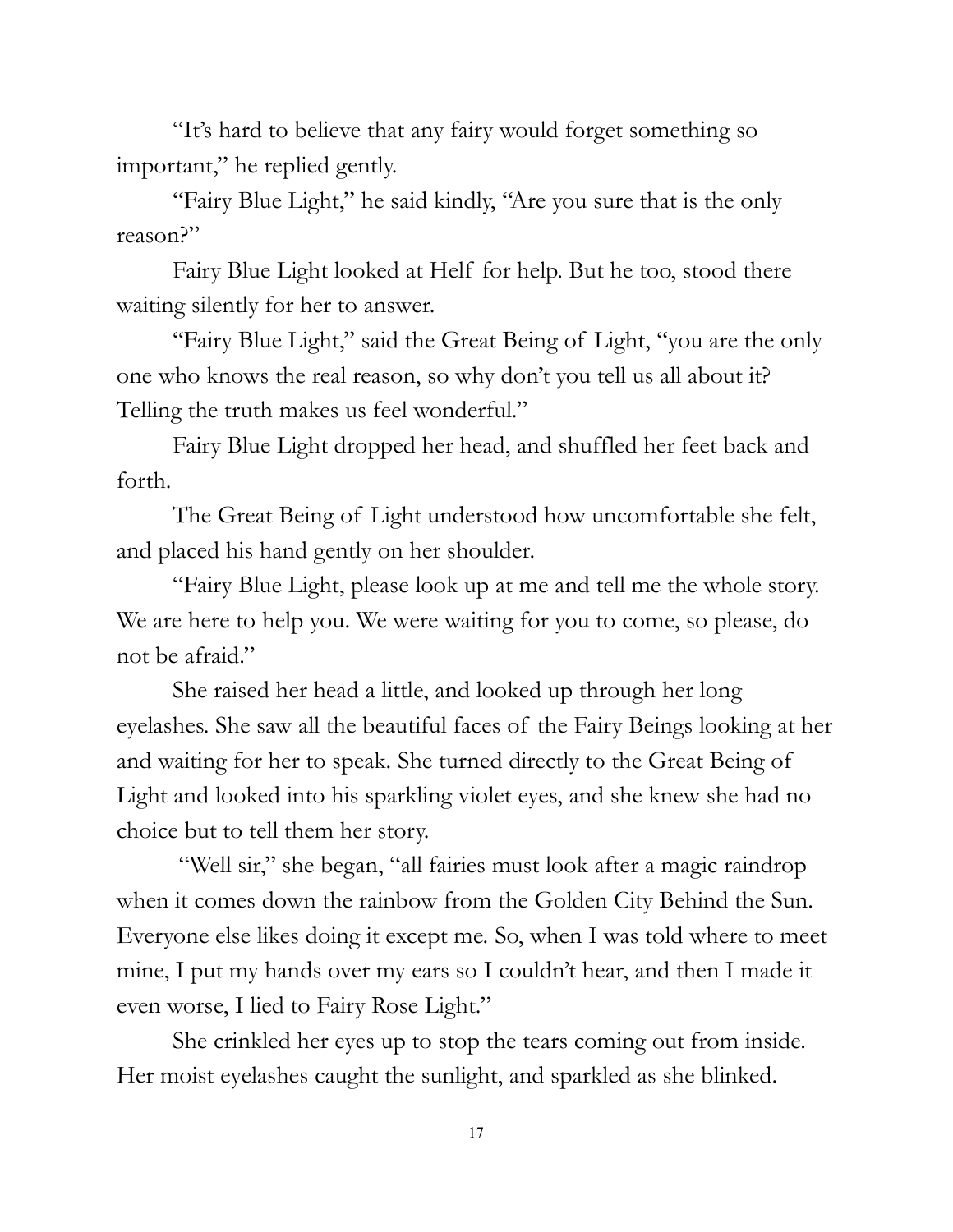"Yes, lying is bad Fairy Blue Light, but there's nothing wrong with being afraid. But, what you didn't know then, was that you needed to have a broken heart."

"But why?" she sobbed, as the tears now flowed freely. "It's absolutely awful."

"Yes, I know. But when you return to Fairyland you have a very, very special job to do. And so you could understand what it was like to have a broken heart, you had to feel it for yourself."

"But why me?" she asked, looking up at him. Her tears now trickling from under her swollen eyelids.

"Dearest Fairy Blue Light, on the way here you healed your heart. You are a strong fairy and overcame all your fears. And the most important thing of all is that you found love inside yourself."

"Did I really do that?" asked Fairy Blue Light smiling through her tears.

"Yes you did!" he said smiling gently. "You had to learn it for yourself. No one else could teach you."

The Great Being of Light turned and faced the Fairy Beings. He raised his arms and they all stood up.

"I proclaim that never again will there be a broken heart anywhere."

Everyone clapped their hands, and turned and hugged each other.

"Come now everyone," he said as he opened his arms wide. "Let us go into the Palace of Light, and I'll tell you more about this 'very special job'."

Where they had been standing the grass was still flattened and the chairs of white and silver light had disappeared. All that was left was a soft white mist.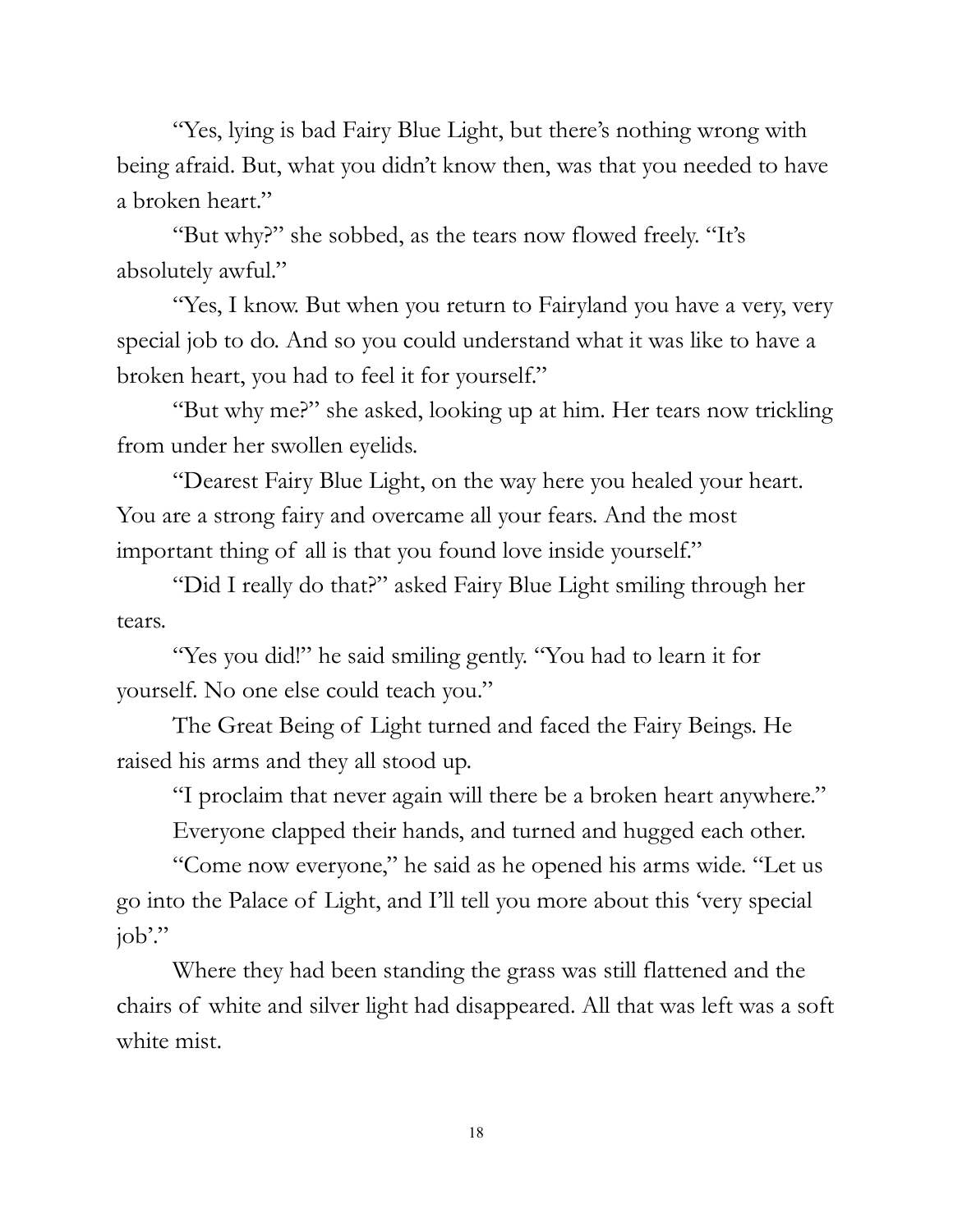#### **CHAPTER THREE**

Still holding hands tightly, Fairy Blue Light and Helf found they were suddenly somewhere else, but didn't know how they got there. Helf put both his hands gently around Fairy Blue Light's frightened little face and laughed.

"Open your eyes Fairy Blue Light. We're inside the Palace of Light."

"Oh Helf!" she gasped as she looked around. "It's so beautiful!"

"But, how did we get here? and where is it? and . . . ?"

"Hush Fairy Blue Light. Let's follow the others," he said, as groups of Fairy Beings floated by them like a mist of pastel cobwebs.

"All right!" she said, as she skipped daintily over the mother-of-pearl floor.

The Fairy Beings entered a large round room with walls of frosted gold. In the centre, six elegant pillars reached from the floor to the ceiling and opened into a six pointed golden star. The Great Being of Light stood in the centre, directly under the star. He stepped on to a raised surface made of pink marble. He raised his arms high and said in the gentlest voice, "Come here everyone, gather around. I have much to tell you."

He looked over to where Helf and Fairy Blue Light were standing, and said to them, "Please come and sit by me. You are our guests and I want you to hear all I have to say."

The Fairy Beings stepped aside and cleared a path for Helf and Fairy Blue Light. As they started forward, Helf whispered anxiously to Fairy Blue Light, "Please stop dancing!"

"I'm so nervous, I just can't help it," she whispered back. But, she managed to keep her dancing feet under control and walked gracefully beside him.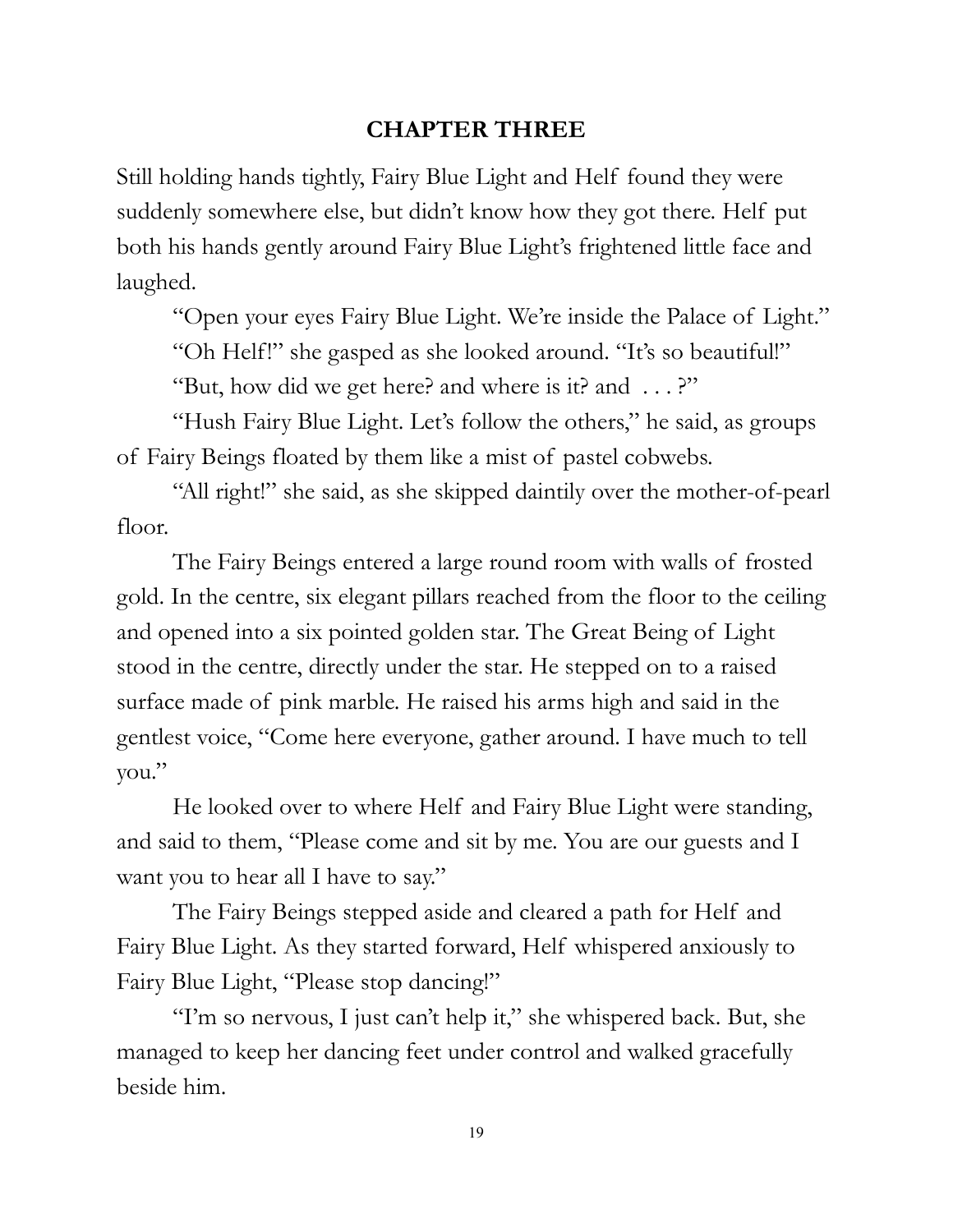"Please be seated," said the Great Being of Light, as he turned towards everyone. Then he sat down on a tall backed chair that glistened like frosted icicles. He waited for everyone to settle down. When all was quiet, he turned to Fairy Blue Light and said, "Dear little fairy, you have proven to me that you are no longer afraid to look after a magic raindrop. So, now I can tell you about something special that I want you to do."

"Oh, what is it? What is it?" she asked rising on tiptoe and clasping her hands together.

"Well," he paused, "when you return to Fairyland, you will know what I mean."

"But . . ." she started to say.

"Hush! Let me finish," he said gently, and I'll tell you all about it."

He placed his hands together in front of him, and paused for a moment.

"The time has come for you to whisper into the hearts of humans, a simple, and yet most powerful truth. A truth that has been forgotten – the true meaning of the power of caring love."

They all gasped and looked at each other in surprise. A Fairy Being, with transparent lavender wings, stood up and raised an arm anxiously in the air, and asked, "What if the humans don't want to listen?"

"Well, the truth is," the Great Being of Light replied, "now, many of them are ready to listen."

"Where do they start?" asked another Fairy Being. "It's a huge job for them to do."

"Yes, it is. So, the first thing to tell them is that everyone has a light in their heart. Then, tell them if they want to use it, the secret is in 'choosing' what they want to do with it."

Another Fairy Being pushed his way through the crowd. He stood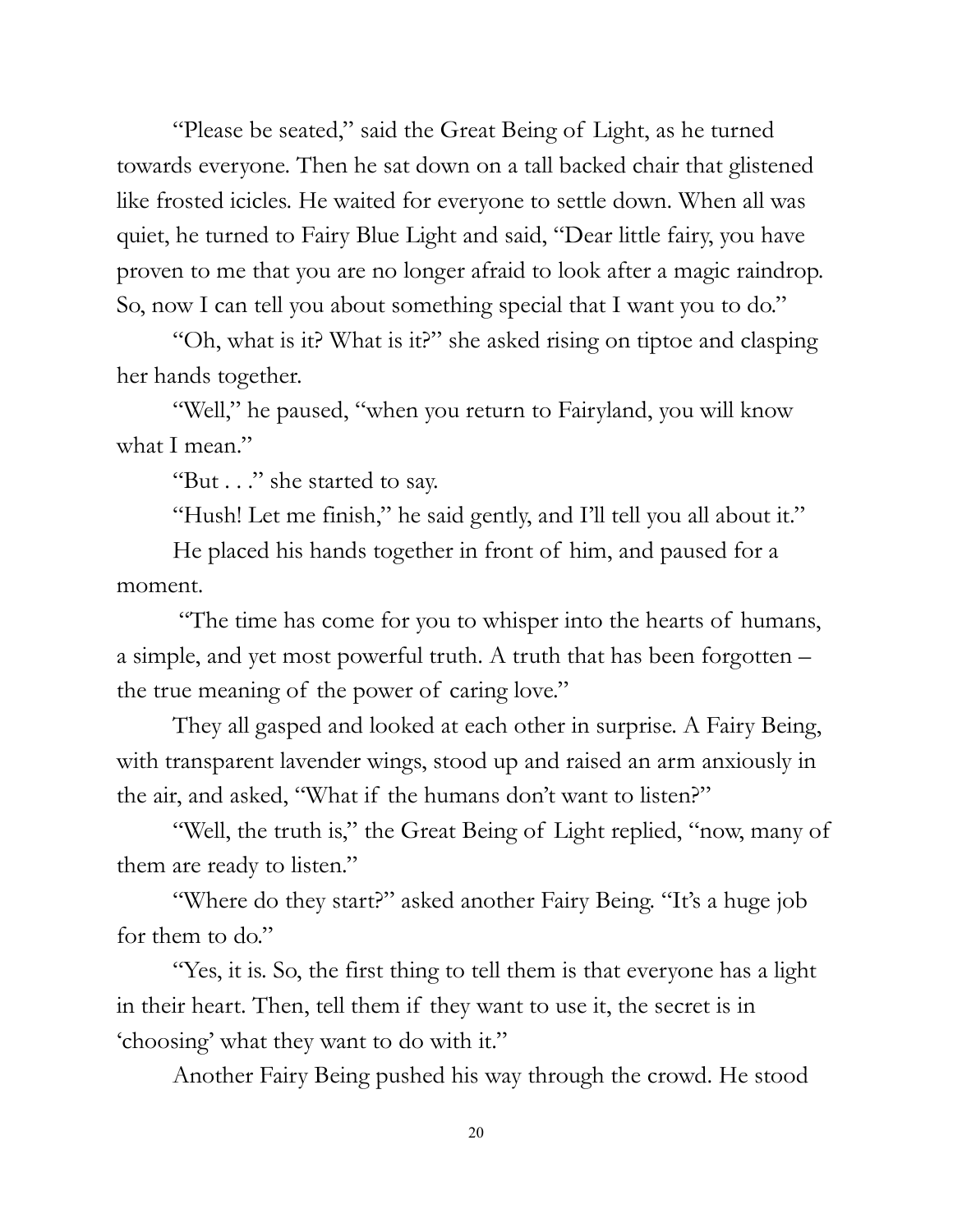on tiptoe trying to make himself as tall as he could, and said, "I don't think they'll understand about a 'light' in their hearts!"

The Great Being of Light paused for a moment and then said thoughtfully, "I watch them, I hear what they say. I whisper deep within their hearts. I tell them to listen to the truth I have to tell. But, some don't believe me, so what else can I do?"

"We want to help you," said one Fairy Being standing up and clapping.

"Yes, we do," said all the other Fairy Beings as they all stood up together.

"Thank you, thank you," said the Great Being of Light raising his arms. "Please be seated and I'll tell you how."

The Fairy Beings sat down and waited for the Great Being of Light to begin.

"You'll tell them about gentleness. It is something they've all forgotten."

"How will they understand that when the children are unkind to each other? They're taught that if they're soft and gentle, they'll get hurt."

"Yes, I know. But gentleness is not only kindness, it is respecting each other. It is having good manners and being polite. If they cared for each other, then they wouldn't get hurt."

"Do we tell the parents first, or their children?" asked another Fairy Being.

"The children will teach their parents!" he said in his most powerful voice.

A Fairy Being dressed in a soft misty pink gown, stepped forward and said, "Sir, but, some children are taught to love others before they know about loving themselves. How can we change that?"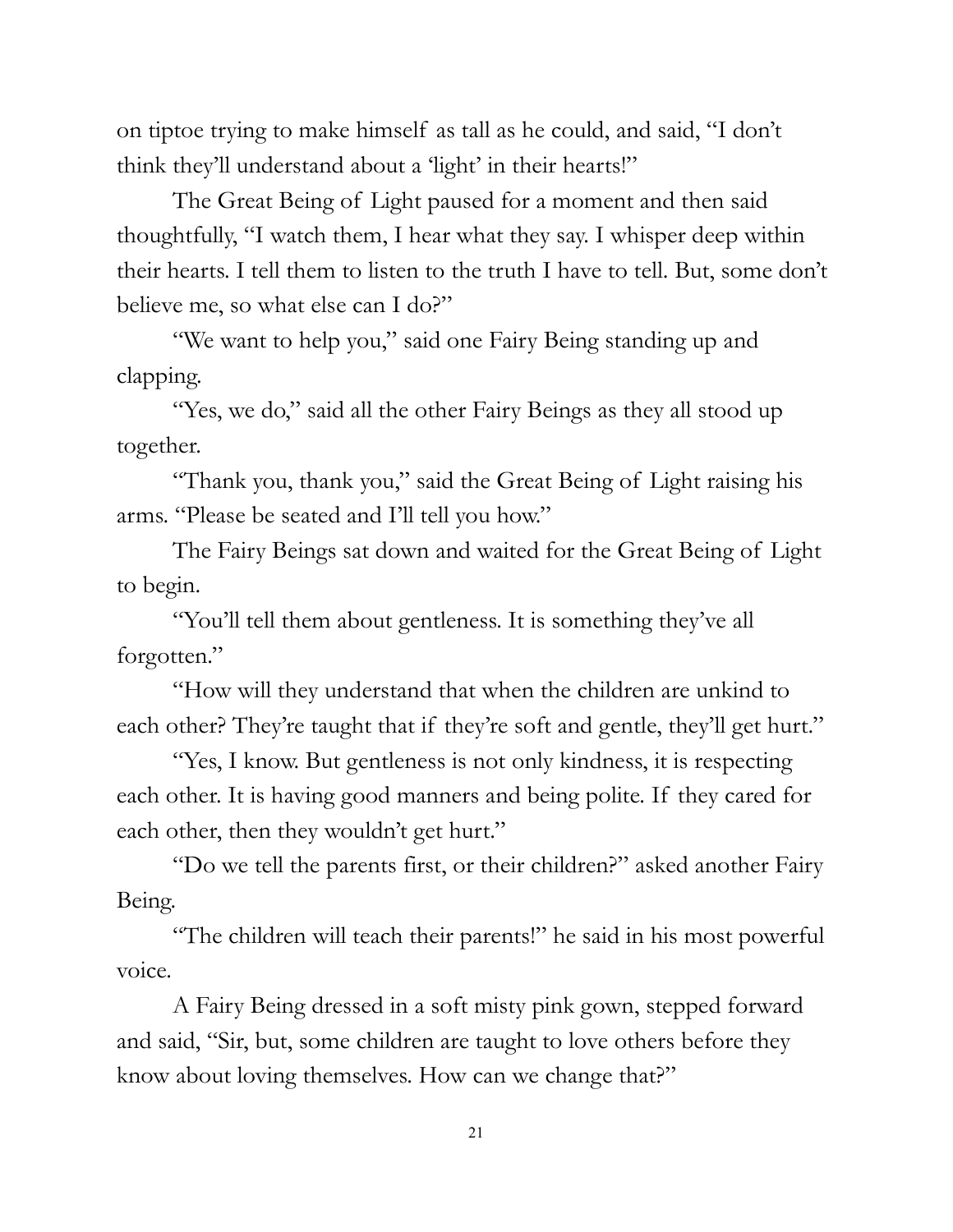"We can change it by teaching them that they cannot love another until they love themselves first. When you love and respect yourself, how could you possibly hurt someone else. It's so very simple."

The Great Being of Light stood up and stepped down from the pink marble step. He turned and took hold of Fairy Blue Light's hands and said, "Fairy Blue Light, when you were home in Fairyland, you forgot this very simple truth. You kept giving your love away and left none for yourself. That is not the right way to love yourself. Love is for sharing."

"Is it?" asked Fairy Blue Light, trying to understand.

"But, as you journeyed here, you learned the true meaning of love. And when you helped Helf mend the broken hearts, you understood the sadness that is everywhere."

Fairy Blue Light lowered her head on to her chest and her cheeks blushed.

"Helf the Broken Heart Elf!" said the Great Being of Light, turning to him. "Please come here and stand by me."

Helf hobbled forward nervously and stood beside him.

"You have learned your lesson," he said as he placed a hand gently on Helf 's old bony shoulder. "You learned how to heal hearts with a selfless love. And now you no longer have to spend any more time in the Hall of Broken Hearts. By sharing your love, you have healed and forgiven yourself."

Helf 's old wrinkled face twisted into a smile, and he stood speechless as he looked up at the Great Being of Light.

"Helf, it is now time for you to go back to Fairyland with Fairy Blue Light. Together you will teach mortals how to speak without hurting; how to love without questioning; how to laugh without sadness; and how to cry tears of joy. This is gentleness, the true meaning of caring love."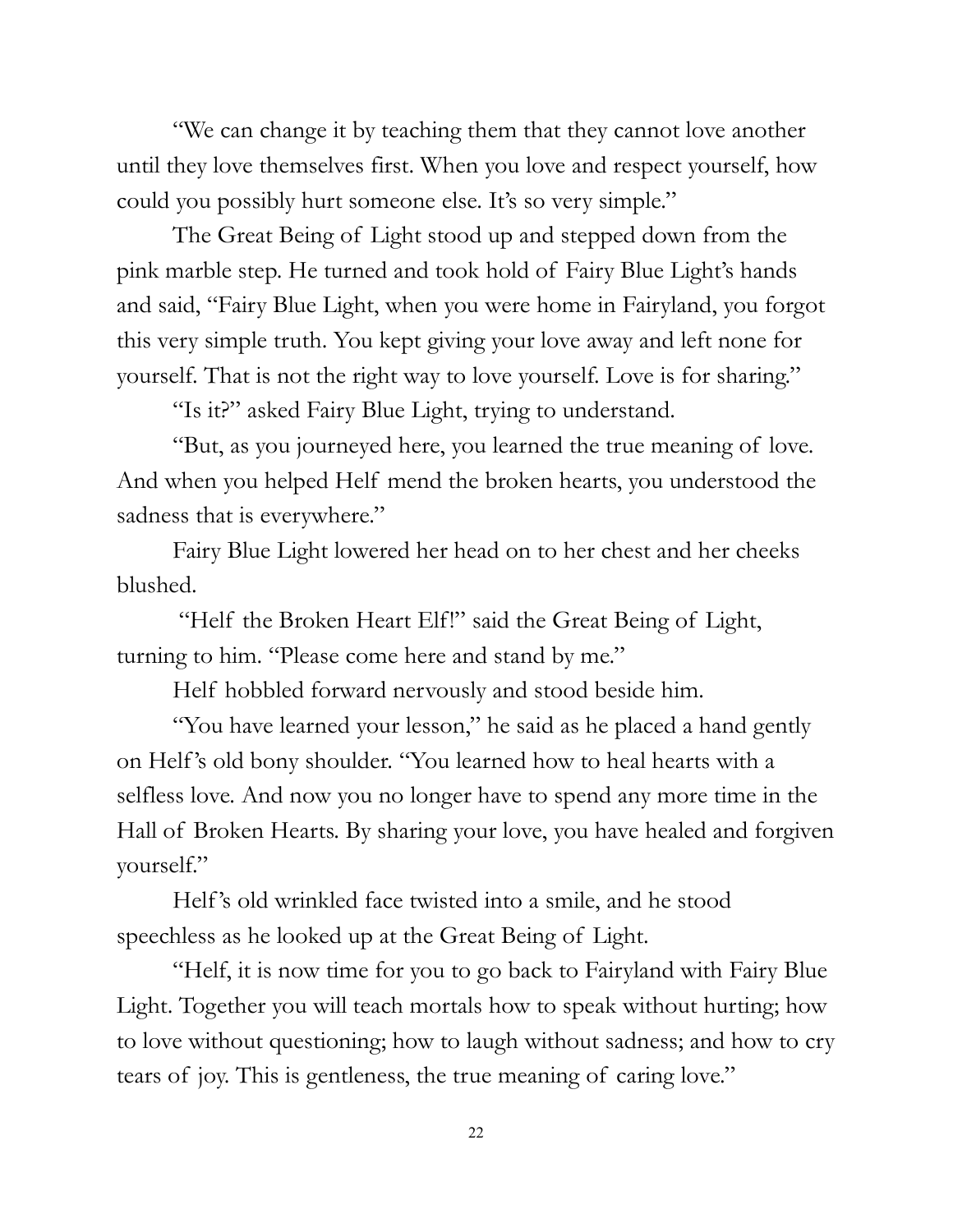Suddenly a large round window appeared in the wall, and the Great Being of Light walked over to it. He paused, and looked down to a vibrant, lush and beautiful planet floating gently along in outer space.

"On that beautiful planet, the mortals have forgotten the truths that are buried in their hearts." He continued staring down, and shook his head sadly from side to side.

"Little Fairy Blue Light and Helf," he said, as he turned and walked over and stood between them and placed his hands gently on their shoulders. "I'm so proud of the two of you," he said smiling at them. "Now, you are both ready to start on another very special magical journey. But before you leave, there is one more thing I must do."

"Will it take long, sir?" asked Fairy Blue Light anxiously. "I just want to go home."

"No, it won't!" he laughed. "Please be patient Fairy Blue Light, and you will see what I mean."

"Helf, I want you to close your eyes for just a moment," he said, and raised his arms out towards Helf. As he did so, a dazzling white light poured from his hands and Helf disappeared.

"What have you done? Where has he gone?" cried Fairy Blue Light nervously.

"Hush, little fairy," he said kindly. "Just wait and see."

Fairy Blue Light stared into the space where Helf had been standing. And then, to her surprise, a handsome elf with a radiant skin and green eyes gradually appeared. Around the waist of his well fitted green suit was a wide belt of twisted gold threads. His silver hair hung almost to his collar.

"This isn't Helf," gasped Fairy Blue Light jumping back. "Oh, where has he gone to?"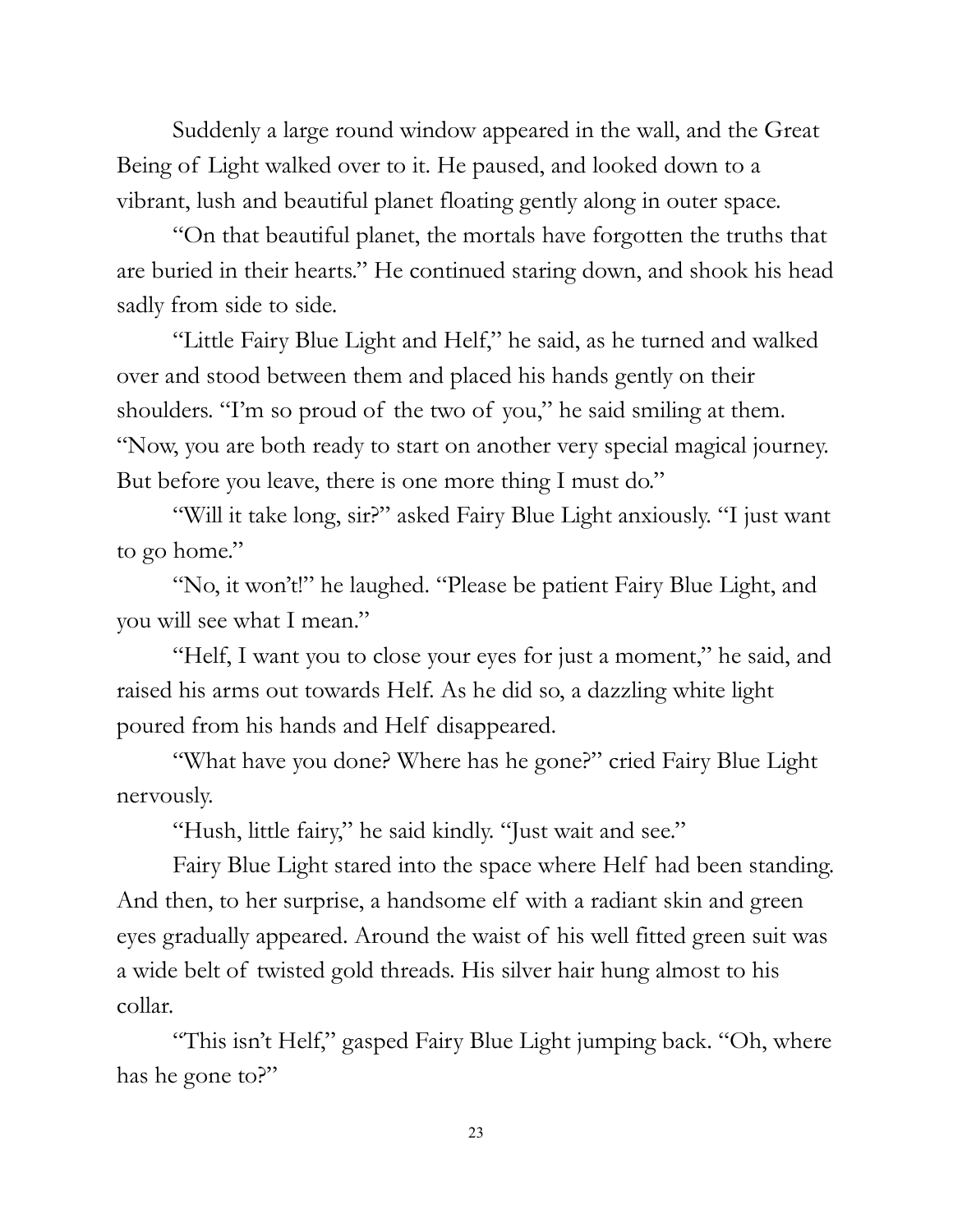The handsome elf stepped forward and took Fairy Blue Light's hands, and gently kissed her on both cheeks.

"Yes, I'm still Helf," he laughed, as he saw his reflection in her shining eyes.

"But you're not an 'old 'elf anymore! What has happened?" she asked, turning to the Great Being of Light.

He smiled and said, "He too, has found the true meaning of love and will never be old again. Now, you are both ready to return to Fairyland to teach the mortal children all about gentleness and caring. I don't want any more broken hearts anywhere."

Suddenly there was a huge flash of light and the Great Being of Light and all the other Fairy Beings just disappeared.

Helf and Fairy Blue Light now found themselves standing all alone in the Palace of Light, and wondered what to do.

"Helf, how do we get back to Fairyland?" she asked anxiously.

"I don't know Fairy Blue Light."

In a flash of light, Ansela suddenly appeared beside them.

"Ansela," cried Fairy Blue Light. "Oh, I'm so pleased to see you. Why did you leave me all alone?" she said as she threw her arms around her. "I have so much to tell you. And how do we get back to Fairyland? And . . . "

"Hush, Fairy Blue Light. The Great Being of Light sent me to take you both home."

"Let's all hold hands, and we'll leave right now," said Ansela. "When I count to three, I want you to close your eyes and imagine you are standing at the base of a large rhubarb leaf in Mr. Pippin's garden."

"Oh, Ansela!" squealed Fairy Blue Light as she hugged her again. "Who is Mr. Pippin? And why are we going to find a rhubarb leaf in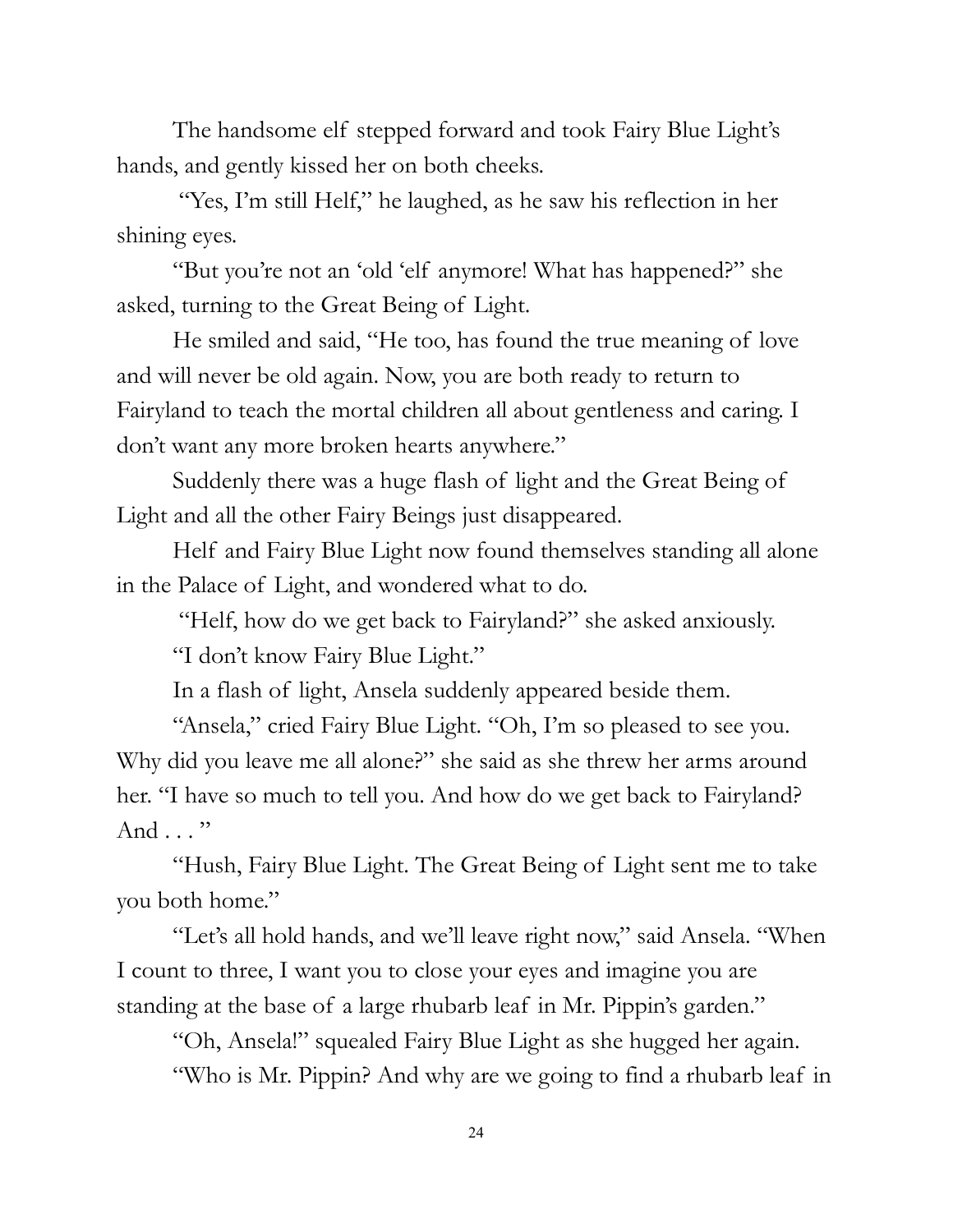his garden and . . . ?" asked Helf looking very surprised.

"Oh Helf, it's all so wonderful," said Fairy Blue Light excitedly, and she turned and hugged him too. "I have so much to tell you."

"Fairy Blue Light, if we don't hold hands we'll never get back to Fairyland," laughed Ansela

"Are you both ready?" she asked.

"Yes! Yes!" they both said as they all held hands and stood close together.

"One, two, three." There was a loud 'whoosh', and they all disappeared. Once again the garden was peaceful and quiet.

A large snail resting on a rock beside the bushes slithered out of his shell. He stretched his body, and raised his two horns and said in a very gruff voice, "Thank goodness they've gone. Now I can get some sleep. I never thought they'd go, and all that talk about love, whatever that is," he muttered as he closed his eyes. "I'm glad I live in the Golden City Behind the Sun. I don't need to know about those things." He gave a couple of grunts and a few 'whistly' snores, and fell asleep.

#### **CHAPTER FOUR**

Mrs. Pippin crept quietly along the garden path so she wouldn't disturb the early morning activities in Fairyland. The busy little elves sorted out their paint pots and got their brushes ready to paint the flowers. The daffodils looked faded now, so they needed sprucing up before the tulips were ready to show off their beauty.

The pixies, with their long bulrushes, swept away the lacy gossamer webs that sparkled like diamonds in the early morning sun. The spiders, annoyed that their perfect work was simply *brushed away,* swung across the garden on long silver threads. They hastily attached themselves to another leaf and started over again.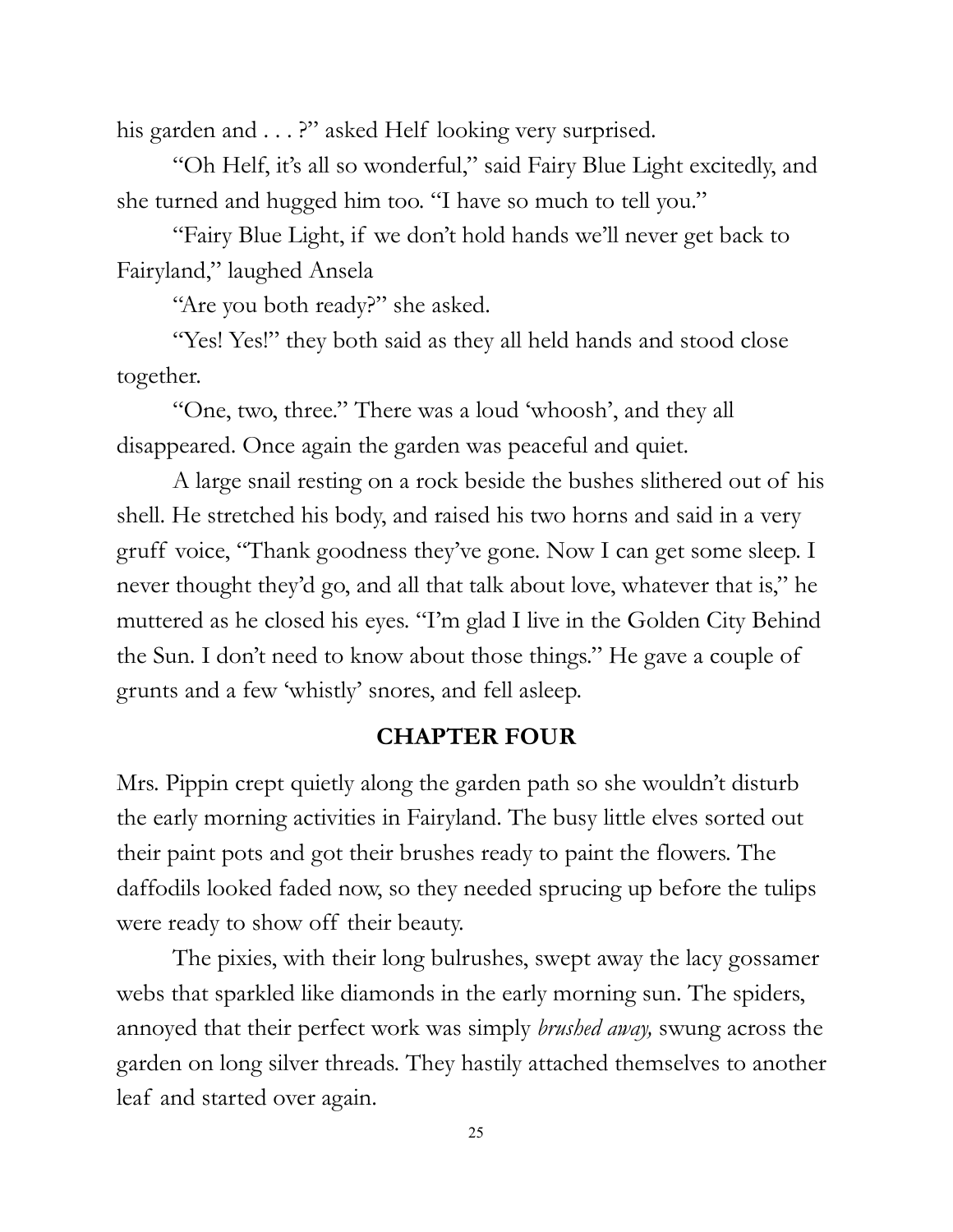Mother Nature had warned them not to make so many webs, and she told them that if they kept doing so, she wouldn't give them so many silver strands to work with in the future. However, spiders, being spiders, didn't take any notice. They kept spinning beautiful webs, and catching unsuspecting bugs.

Close to the rhubarb patch, Mr. Pippin was taking his turn watching the magic raindrop. Mrs. Pippin had decided to take another plate of apple-cinnamon cookies for him, knowing by now he must be quite hungry. As she tiptoed closer to him, she heard a deep growling sound followed by a long drawn out hiss.

"Oh my!" she sighed. "Mr. Pippin has fallen asleep again."

He stirred restlessly as he dreamed of fluffy white clouds being lowered down from the Golden City Behind the Sun, and then, to everyone's surprise, going back up again. So many strange things were happening in Fairyland, and old Mr. Pippin felt rather confused.

He knew the garden needed weeding, and the new plants waited to be tucked into the rich soil. But now he spent most of each day watching over this extraordinarily large raindrop, which had settled under a large rhubarb leaf in his garden. He pretended to be a little annoyed, but the truth was, he enjoyed just sitting and snoozing in the sun.

"Mr. Pippin," she whispered so she wouldn't scare him, "you've fallen asleep again."

"Uh! What is that? Is something wrong?" he asked as he opened his tired old eyes.

"No! There's nothing wrong dear, except you were sleeping again."

"Oh! Actually I just closed my eyes to give them a rest," he said, trying to make an excuse.

"Well, never mind dear, you're awake now. Has anything unusual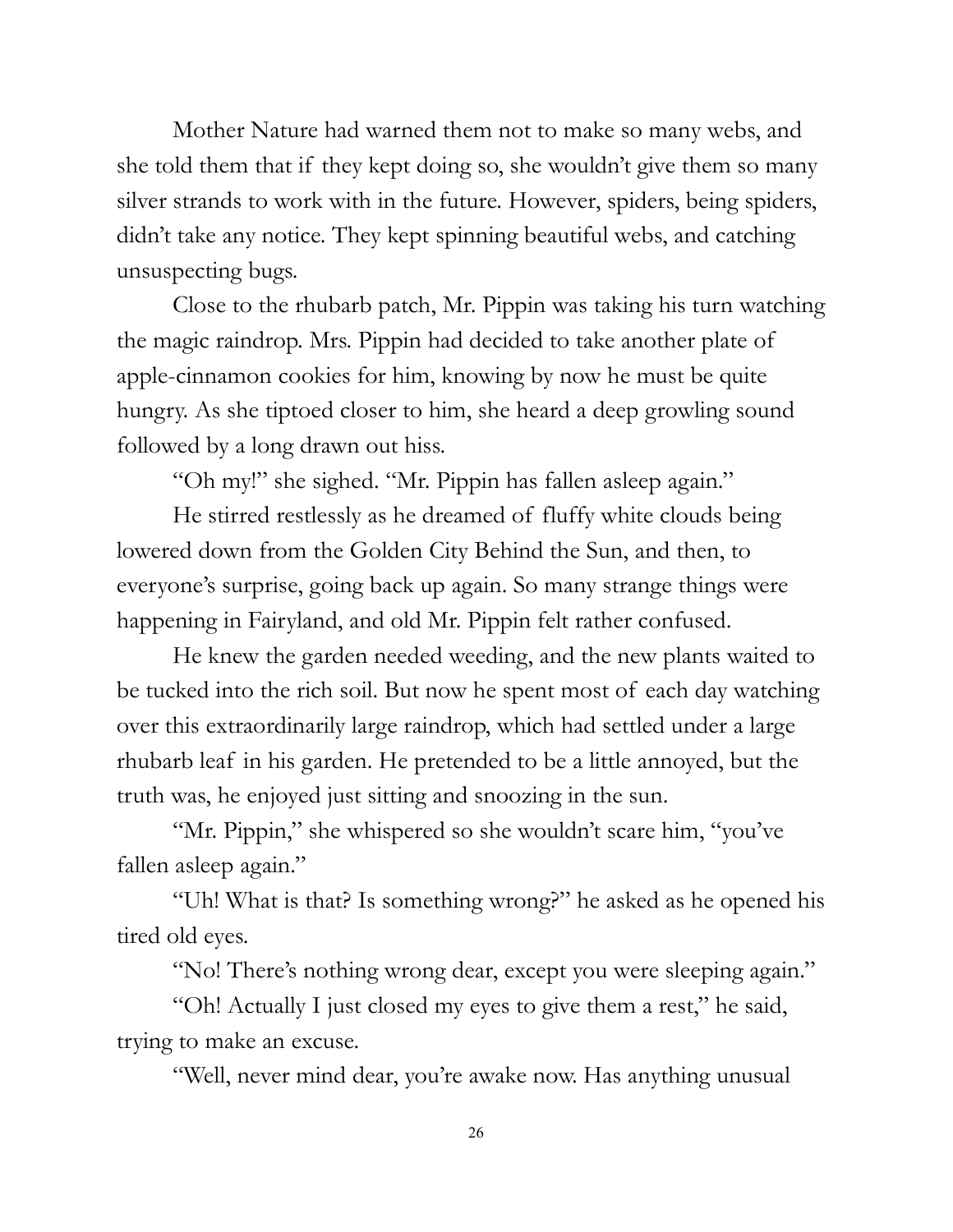been happening?"

Mr. Pippin got up slowly from his chair, stretched his arms, and shook his short little legs. He moved from under the trees into a clearing.

"No, nothing dear," he replied.

Mr. Pippin placed his hand on his forehead to shade his eyes, and looked up into the sky.

"What are you looking at dear?" asked Mrs. Pippin.

"I don't know. But I can hear the most exquisite bird song coming from somewhere, but I can't see where it's coming from. I've never heard such a beautiful song before. Please come over here Mrs. Pippin, and see if you can see it. Your eyesight is much better than mine."

Mrs. Pippin stepped out into the clearing and also looked up into the sky.

"Yes! I can hear it too. But I can't see anything either. I agree, it's most unusual."

"Maybe dear, if you put your spectacles on you will see what it is!"

He reached into the large ragged pocket on the top of his old green sweater. He pulled out his spectacles and placed them on the end of his nose.

"No, there is no bird anywhere," he said. "Oddly enough it sounds to me like a skylark, but if I can't see it, then it must be invisible," he said jokingly.

"Oh dear, I just don't understand it," Mrs. Pippin replied, as she also shielded her eyes from the morning sun and kept staring into the clear blue sky.

Then Mr. Pippin gasped. "Oh, Mrs. Pippin, did you see that? Something very small just fluttered from where the birdsong is coming from?"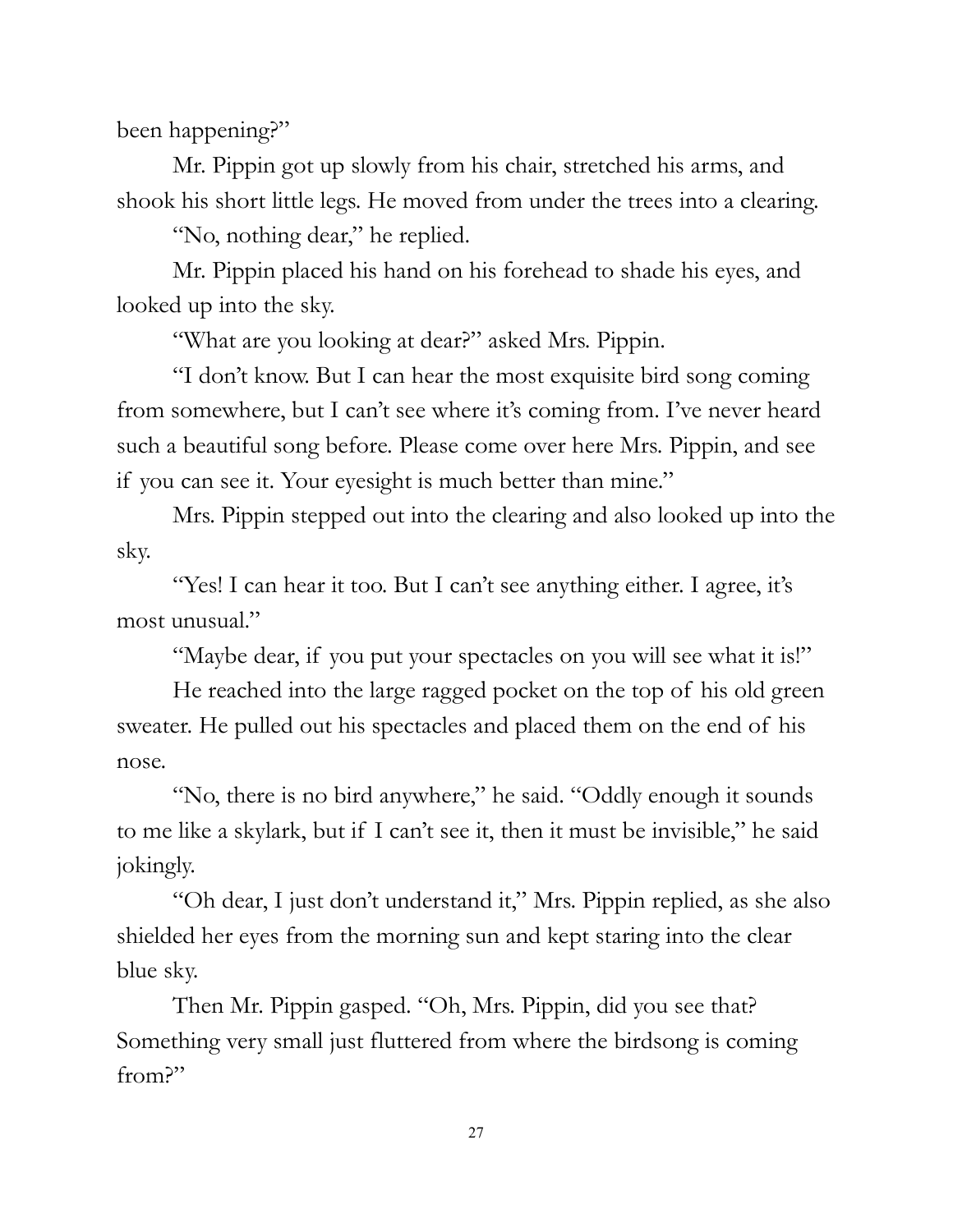"I did! I did!" she said excitedly. "It's a butterfly, and it's flying around in circles."

"What could a butterfly be doing so high up in the sky?" he wondered, as he bent his stiff neck forward and gave his head a shake.

"There it goes," said Mrs. Pippin excitedly. "It's flying down into our garden."

Mr. Pippin saw it too and said, "But, now I don't hear a bird singing. It's very strange, very strange indeed."

He ambled over to his chair and lowered himself slowly down. He removed his spectacles; took out his white cotton handkerchief and wiped his brow.

"There must be something wrong with my eyes and my ears. Maybe I'm not feeling well."

Mrs. Pippin went over to him and rubbed him gently on his back.

"There's nothing wrong with you dear. I heard and saw it too," she said, as she sat down beside him.

Mr. Pippin looked relieved, and let out a deep sigh. He settled back in his chair and decided to take another nap.

"I wonder if anyone else saw what we saw," she thought, now feeling a little uneasy. "I think we should ask Mrs. Ladybird to come right now. Maybe her children have now told her what they were excited about. They always seem to know what's happening in this part of Fairyland."

Mrs. Pippin knew that this would make him feel better. "But, Mr. Pippin, I'll stay here for a few moments before I go home and start baking an apple pie," she said. "But, by the size of your waistline, I don't think you really need one," she laughed, as she leaned over and playfully patted his fat little tummy.

Mrs. Pippin placed her hands in her lap, closed her eyes and let the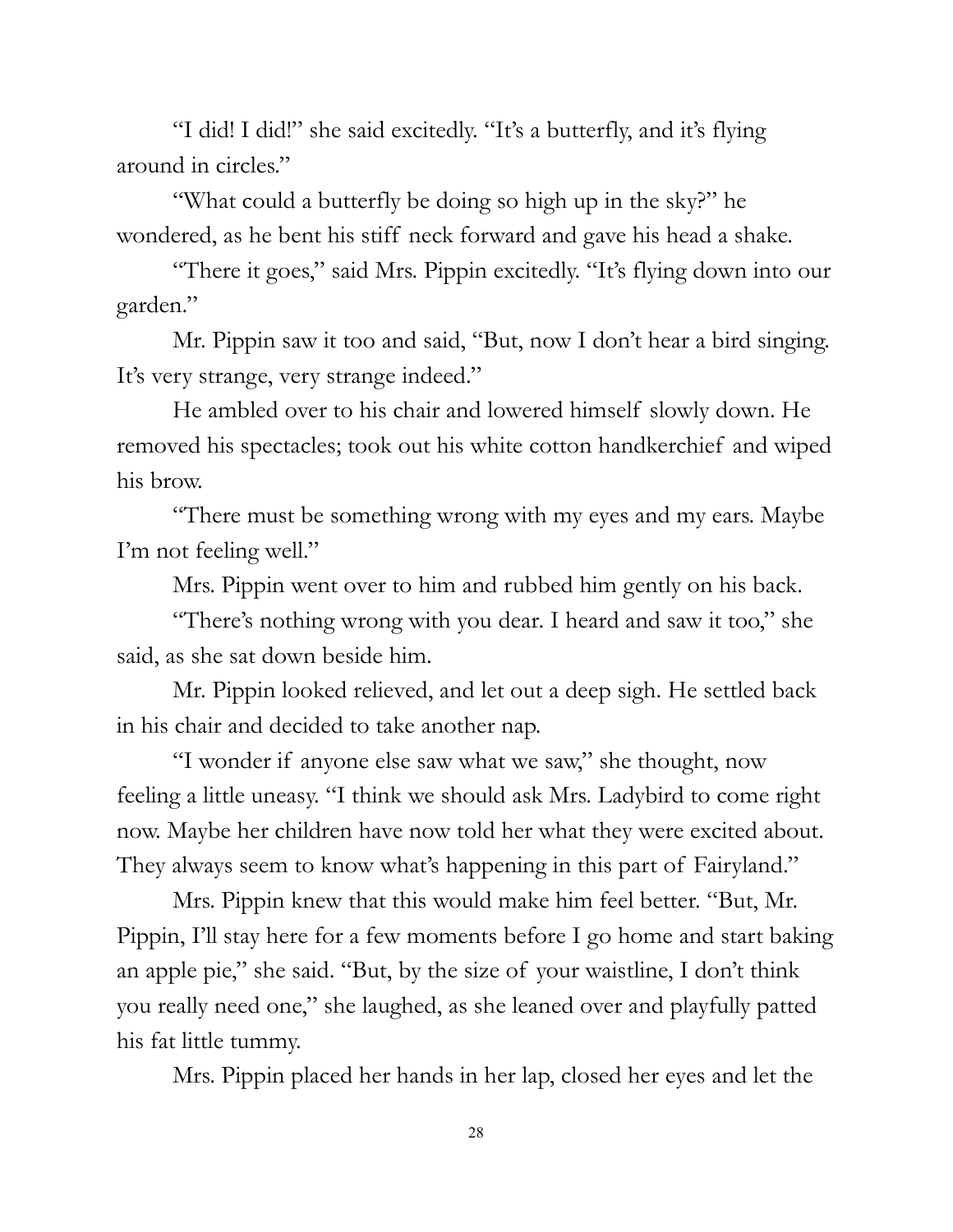sounds of Fairyland's hustle and bustle wash over her. It was hard to stay awake in such a beautiful place surrounded by so many blossoms. The warmth of the sun mingling with the fragrance of the garden, lulled her off to sleep.

While both Mr. and Mrs. Pippin napped, Beatrix the Butterfly flew right over top them as she headed for her home on the other side of the orchard.

"No one is ever going to believe what I have to tell them," she said to herself. "Whoever heard of a butterfly going almost to the Golden City Behind the Sun? And never, ever, has a butterfly flown on the back of a skylark, and especially one as proud and important as Maestro Skylark."

She fluttered faster and faster as her home in the corner of the garden came into view. "I do hope they'll believe me. But if they don't, at least I know it's true, and that's really all that matters."

#### **CHAPTER FIVE**

Even though quiet, a sense of magic filled the orchard, as if something was about to happen. The birds waited on the branches, their wings tucked tightly over their backs. The breeze stopped blowing, and the trees stopped swaying. The only sound in the orchard came from Mr. Pippin's long drawn out snores.

Suddenly, Mrs. Pippin woke up with a jolt. She got up from her chair, and quickly went over to the rhubarb plant.

"Something is happening," said Mrs. Pippin, all of a fluster. "Somehow, I just knew it was going to happen today." She bent down and looked closely at the large mysterious raindrop.

"Mr. Pippin! Come quickly! The raindrop is starting to move!"

Mr. Pippin jumped up from his chair, and ambled over as fast as his short stubby legs would let him.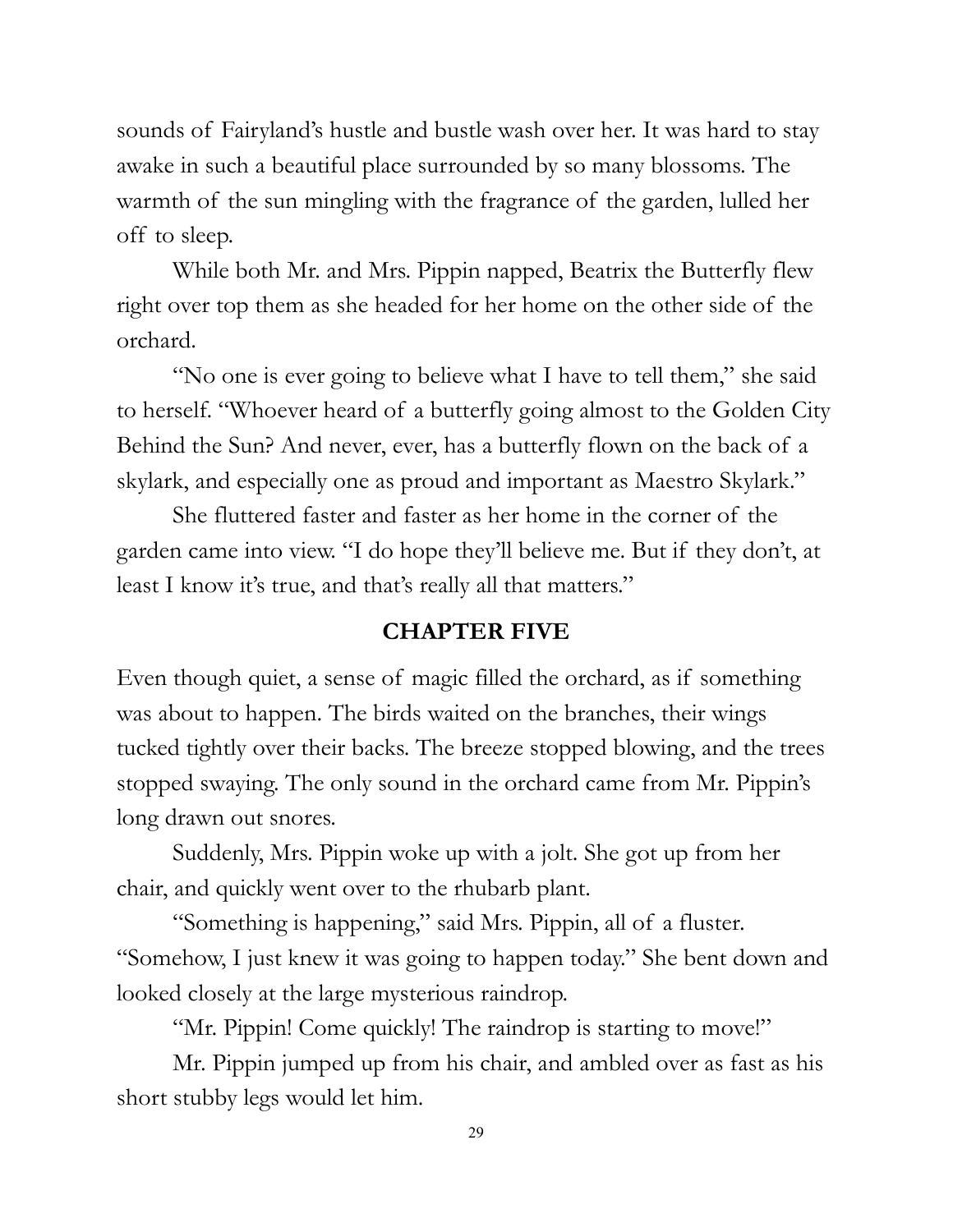"Let me see," he said, as he peeked under the rhubarb plant to take a closer look.

"Yes, you're right Mrs. Pippin. Something is starting to happen."

"Oh my goodness! Oh my goodness me!" she repeated anxiously.

"Calm down Mrs. Pippin, and do keep still," said Mr. Pippin firmly. "It's no use getting excited. That will just upset everything."

"But, Mr. Pippin, it is most exciting. Every day we've been waiting for something to happen, and now it is."

"Yes, I know. However, at times like this, it is important to keep calm. We don't want the whole village coming into our garden."

"There must be something we should be doing," said Mrs. Pippin as she took out her white lace handkerchief and patted it over her shiny wet forehead.

"Mrs. Pippin!" said Mr. Pippin firmly. "I know you're right dear. I think we should ask Mrs. Ladybird. She'll know exactly what to do. I'll stay here while you go and get her."

Mrs. Pippin turned and scuttled away as fast as she could, and headed directly to Mrs. Ladybird's house.

"It should be a woman's place at the side of the magic raindrop," she mumbled to herself as she ran as fast as she could, which wasn't very fast. "Now I wish I hadn't given Mr. Pippin so many cookies. He's just too plump to run."

Poor Mrs. Pippin puffed and panted as she tried to run faster. She also, had eaten too many cookies, but she could run faster than Mr. Pippin.

Just as she got to the garden gate, she was surprised to see Mrs. Ladybird, with all her children, heading straight towards her.

"Come quickly," she called, as she beckoned to Mrs. Ladybird.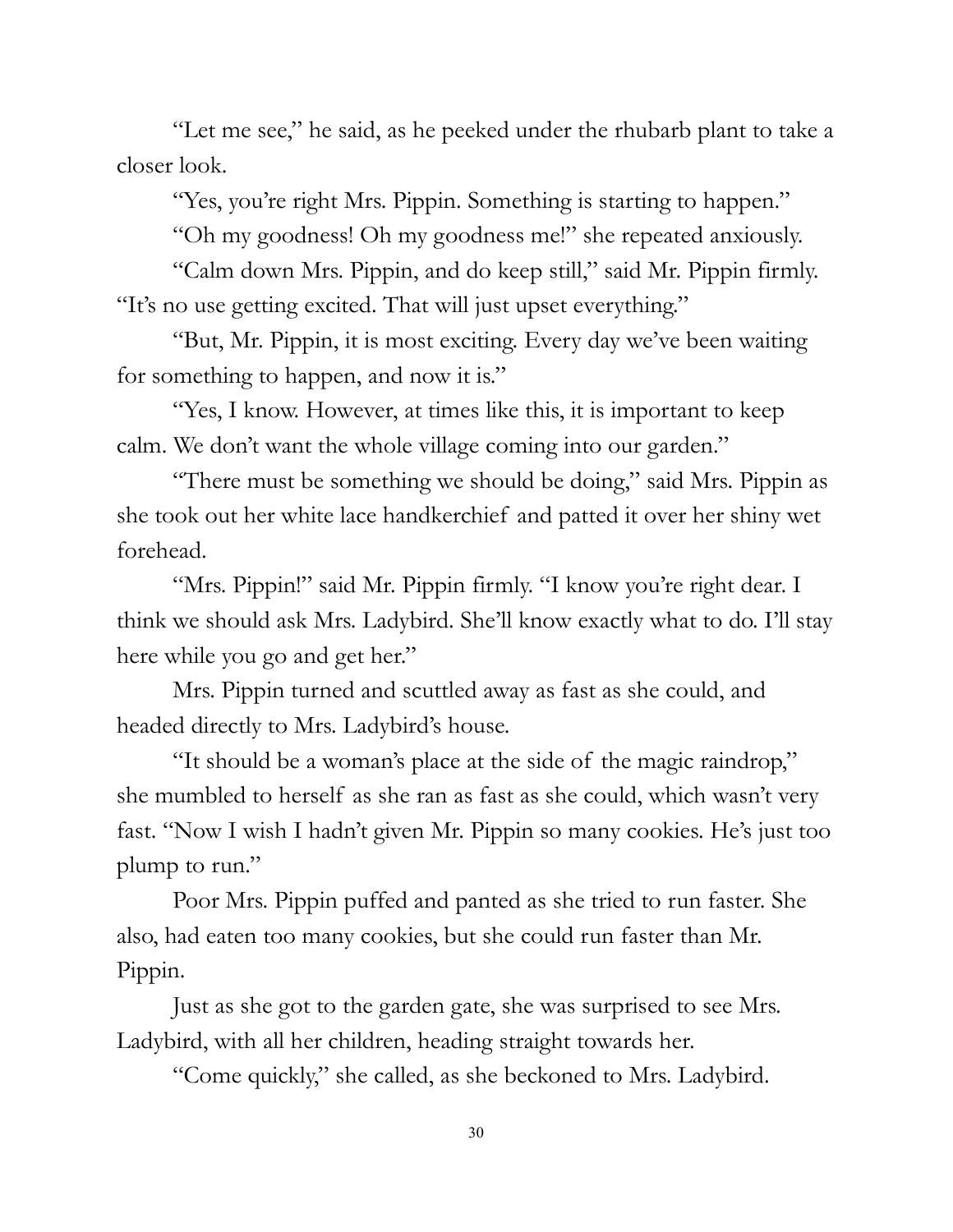"Something is happening to the magic raindrop, and Mr. Pippin is . . ."

"Yes, I know Mrs. Pippin," said Mrs. Ladybird, as she simply kept moving along.

"Shsh! Please keep quiet," Mrs. Pippin said, as she waved her arms wildly in the air. However, the voices kept getting louder and louder. And from around the corner, following right behind Mrs. Ladybird and her children, came group after group of noisy townsfolk.

"Who are all these people? How did they know?" she asked Mrs. Ladybird. But, no one heard her questions. Poor Mrs. Pippin was swept along by the crowd, right back into Mr. Pippin's garden, and over to the rhubarb patch.

"Let me through!" cried Mrs. Pippin, as she pushed her way to the front of the crowd. The once quiet garden now buzzed with excited voices.

"Good morning Mr. Pippin," said Mrs. Ladybird politely, as she shook his hand.

"Good morning Mrs. Ladybird," he replied. "And who are all these people, and  $\ldots$ ?"

But Mrs. Ladybird didn't listen to him, she was too eager to get a close look at the magic raindrop. She crouched down low by the rhubarb plant and looked up and asked Mr. Pippin, "Has it moved yet Mr. Pippin?"

"Oh, er . . . I'm not really sure. But I think I heard my wife say that she saw some movement."

Mrs. Ladybird carefully pulled back the leaves, and spoke gently to the magic raindrop.

"Yes, it's beginning to happen," she said excitedly. "We must just wait. That's all we can do."

Suddenly, a bright flash of light startled them and they all moved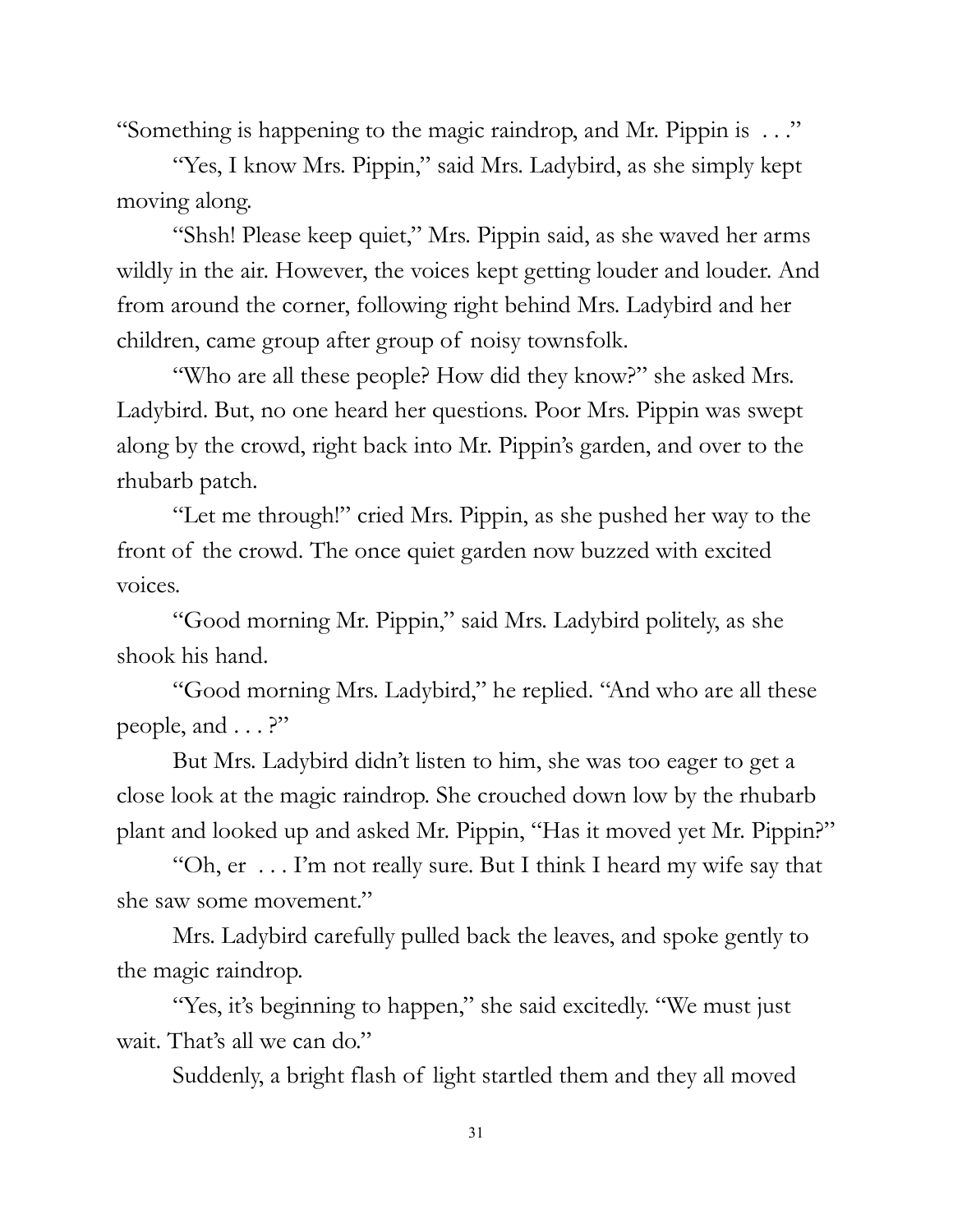back quickly. Two beautiful fairy beings and one handsome elf now stood in front of them.

"Don't be afraid," said Fairy Blue Light, as she went over to them. "This is my magic raindrop," she said proudly, "and my friends are here to help me."

Fairy Blue Light, Ansela and Helf, stepped over to the rhubarb plant. All three of them placed their hands around the raindrop as parts of it began to wriggle. The townsfolk moved a little closer, and tried hard to see what was happening. Not one sound could be heard anywhere in the garden. Slowly, very slowly, the magic raindrop began to open wide enough to see inside it.

Cuddled close together were two teeny-weeny pixies. They both peeked their heads out together. One pixie had long golden hair, and the other wore a small green cap. They rubbed their eyes, stretched their arms and wriggled. They looked at everyone, and wondered why all these strange faces were staring at them.

The swishing sound of fairies' wings filled the air as a filtered shadow passed over the garden. The townsfolk again jumped back in surprise. The once silent garden was now filled with the laughter and chatter of fairies. One of the fairies, in a long pink dress with white roses twisted in her hair, stepped forward. She motioned to the others for silence, and went over to Fairy Blue Light.

"Oh, Fairy Blue Light, we're so happy you have found your magic raindrop," said Fairy Rose Light smiling at the two tiny pixies. "We were very worried when Sir Ashford the Third of Dignified Dragonfly Dry Cleaning turned up with your wings. We thought you were lost."

Fairy Blue Light blushed to the roots of her silver hair. She was just about to tell her that it was Mr. and Mrs. Pippin who actually had looked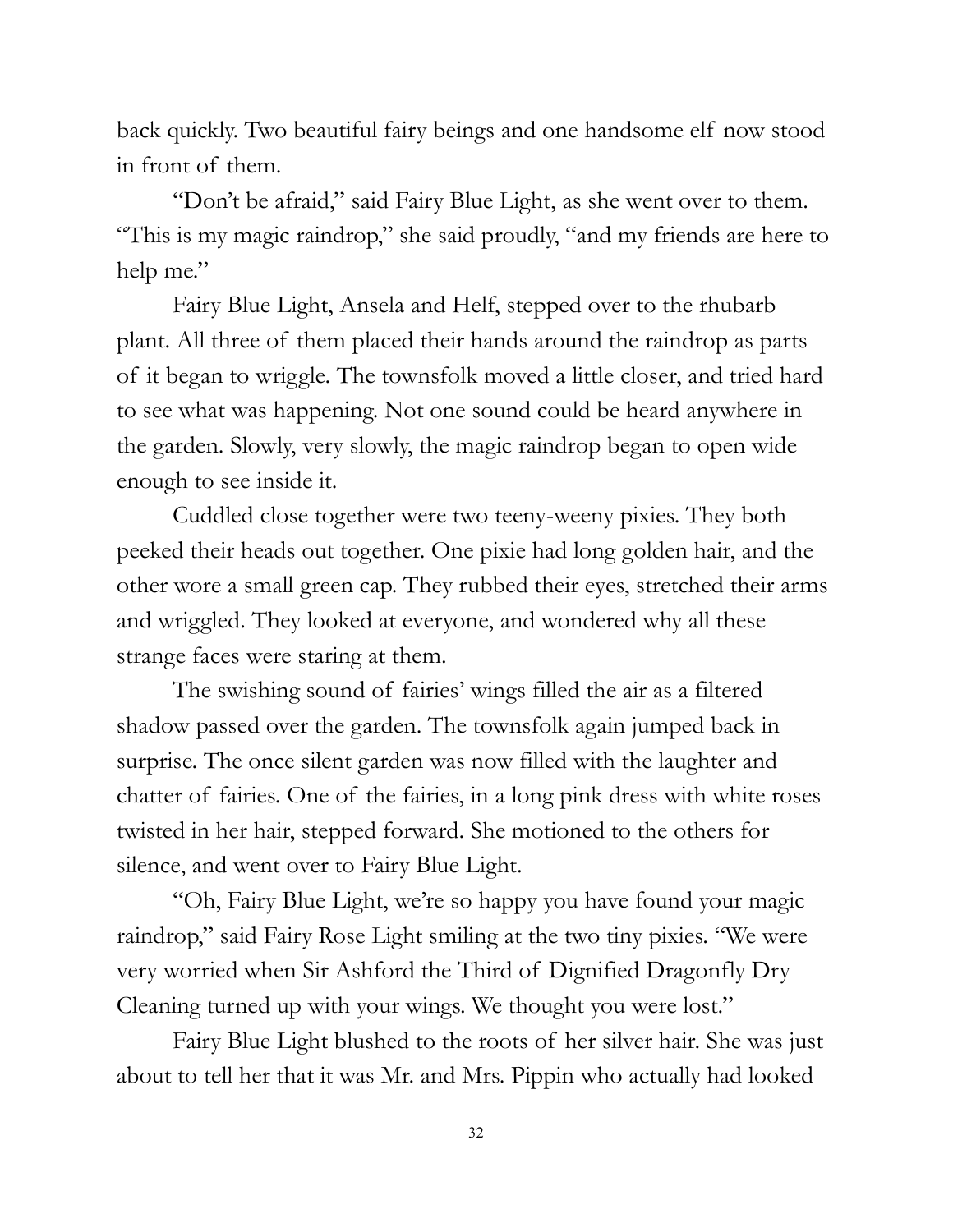after the magic raindrop, when the Crystal Fairy stepped forward. In her arms she carried a pair of wings.

"My wings! My wings!" said Fairy Blue Light excitedly. "Oh, I thought I'd never see them again."

"Please come here and let me put them back on," said the Crystal Fairy. "They're just like new. The dragonflies always do such wonderful work," she laughed.

Fairy Blue Light turned around and the Crystal Fairy attached the wings to her back. They fitted perfectly, and once again she felt like a real Fairy. She looked at Helf and smiled.

"Dear Fairy Blue Light," said an invisible voice, "you don't really need wings anymore."

"Oh, Mother Nature!" said Fairy Blue Light recognizing her voice. "Oh, where are you?" she cried excitedly.

"I'm right here," she laughed as she suddenly appeared. Fairy Blue Light threw her arms around her and hugged her.

Mother Nature pulled Fairy Blue Light's arms from around her neck. She straightened her long skirt and said, "Now, about your wings dear. I know that Ansela taught you both how to come and go in a flash of light, and . . . "

"Yes she did," interrupted Fairy Blue Light, "but I still want to have wings. I love being a fairy, and without wings I never really felt I was one."

While Mother Nature and Fairy Blue Light discussed her wings, Mrs. Ladybird and Mrs. Pippin had taken care of the two tiny pixies. They had brushed their hair, and tidied them up. Not one tiny trace of the magic raindrop could be seen. It had completely disappeared.

Fairy Blue Light turned to the two tiny pixies and said proudly, "Welcome to Fairyland. I'm Fairy Blue Light and this is Helf."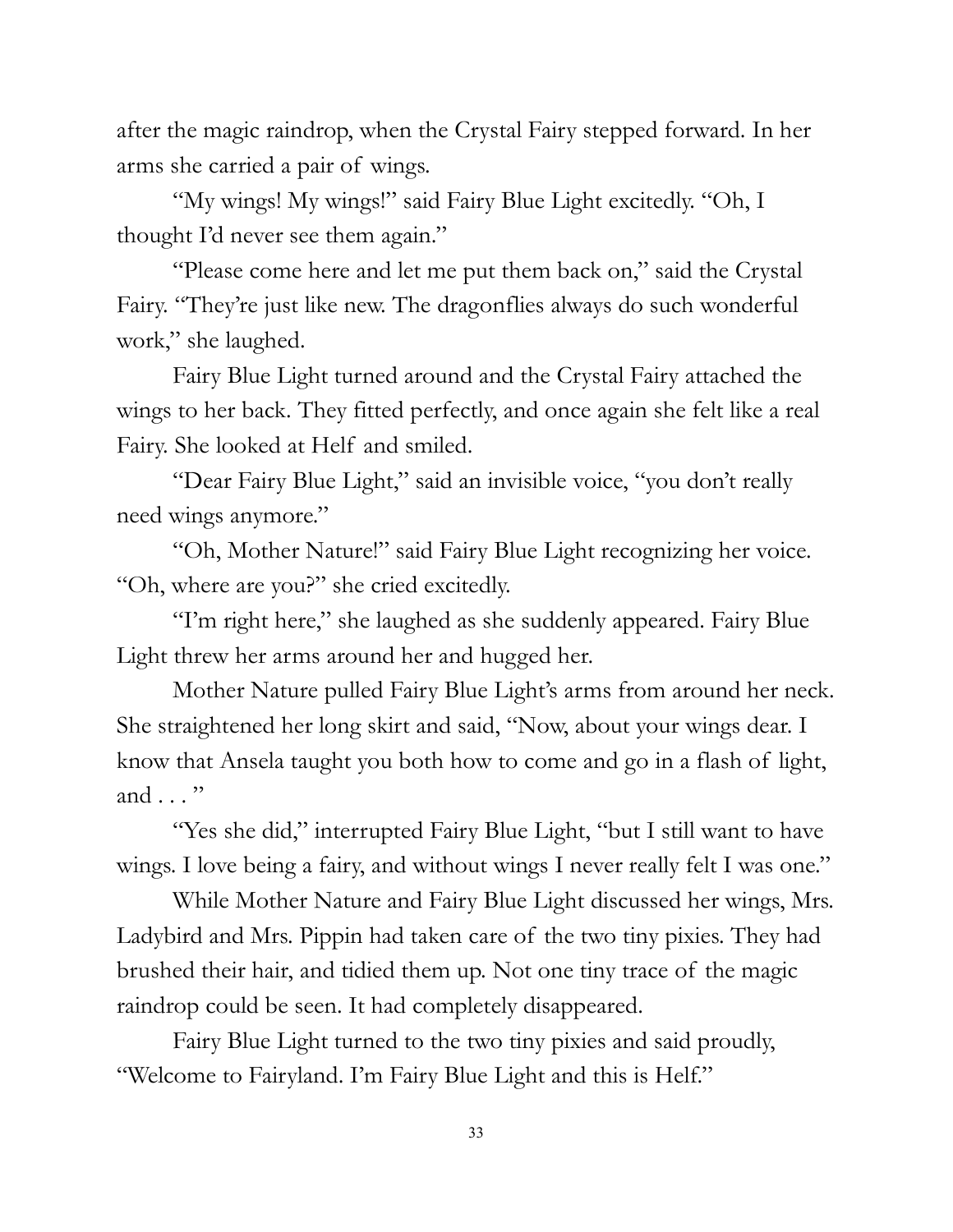"We're Pitta and Pat the Pixies," they said at exactly the same time.

"I'm Pitta," said the one with the long golden hair, and this is my brother, Pat."

"No, she's wrong!" laughed Pat. "I'm Pitta!"

"Well, never mind," said Fairy Blue Light laughing too. "Helf and I are going to look after you until you're ready to be left alone. You have lots of wonderful things to learn and do."

"When do we start?" asked Pitta, as she danced ahead of them, her long golden hair flowing in the breeze.

"Yes, when?" asked Pat.

"We've already started," said Helf.

The fairies' work was now finished and they lifted into the air like a carpet of iridescent jewels, and disappeared into the distance.

For the first time the townsfolk saw the two pixies as they danced around in circles, and they all clapped and cheered. In fact, the cheers were so loud, that the Great Being of Light heard them in the Golden City Behind the Sun. He knew that Fairy Blue Light had found her magic raindrop.

As they walked along together, Fairy Blue Light said to Pitta and Pat, "The Great Being of Light told us that Helf and I have a special job to do, and that you are going to help us."

"How? How can we help?" they asked together.

"We're all going to work with babies, the babies of mortals. You, Pitta and Pat, will whisper beautiful ideas to them as they are lulled off to sleep by the pit-a-pat of raindrops splashing against the window panes."

"What beautiful ideas? We don't know what to tell them," said Pitta, looking at Pat, hoping he knew what Fairy Blue Light meant.

"You must be patient," she replied. "You'll learn all about that later.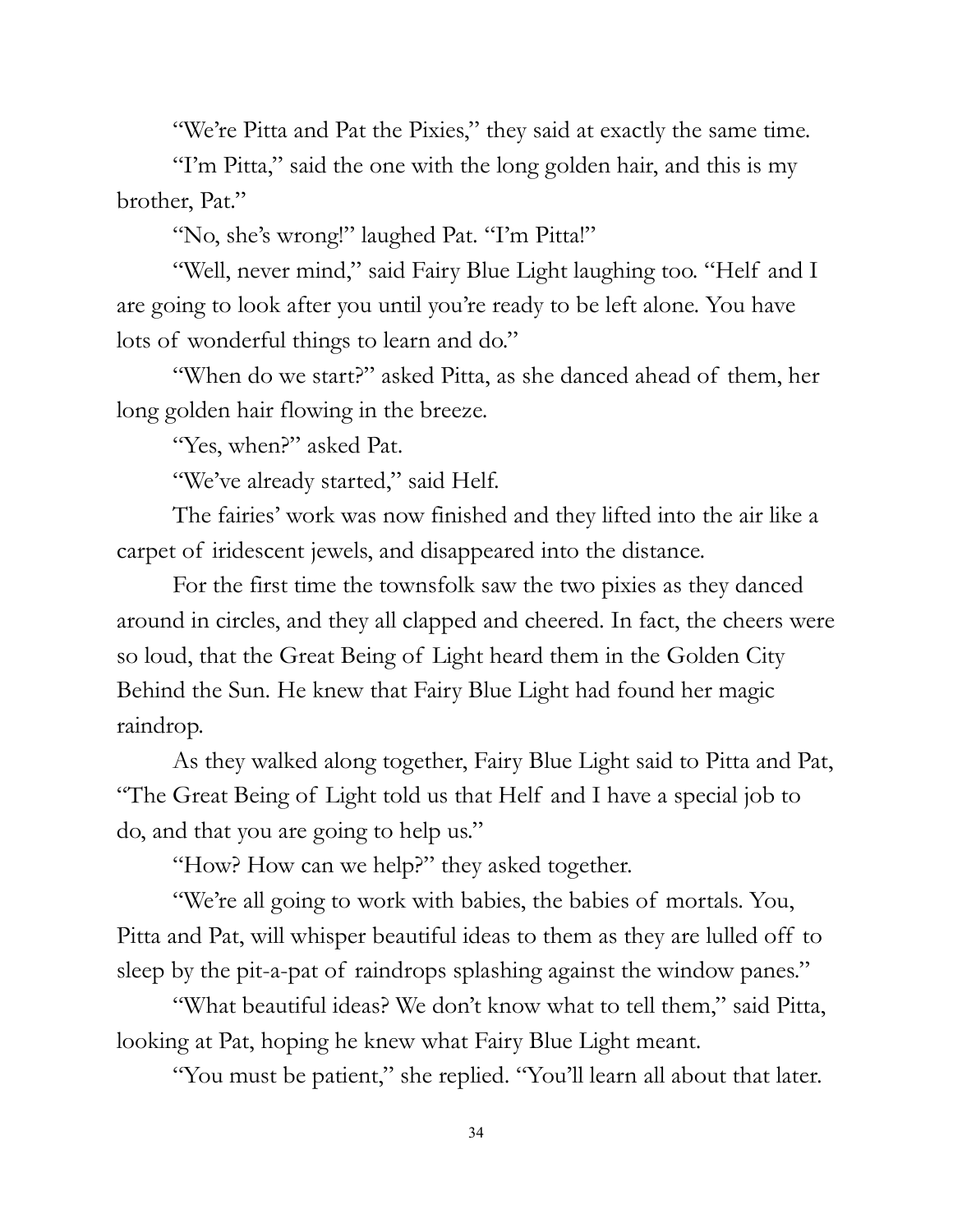First, I'm going to tell you all about my magical journey to the Golden City Behind the Sun. Then I will teach you what I learned on the way."

Helf squeezed Fairy Blue Light's hand, and their eyes met. There would be some things too wonderful for Pitta and Pat to know about for quite a while. Fairy Blue Light and Helf looked up at the Golden City Behind the Sun, they smiled at each other and started to sing.

> *'Love is what you hear about You find it for yourself. No one else can teach you, And you can't teach someone else.*

*It's real, though it can't be seen, And when it's treated tenderly, Love will come right to you, And true love you will be.*

*Fill yourself with love and joy, And let it flow right through. You cannot love another until you love you, love you, love you. You cannot love another until you love you.'*

Helf kissed Fairy Blue Light gently on the cheek. Then he turned to Pitta and Pat and said, "Very soon all mortals will know the true meaning of caring love. There will be no more sadness that makes hearts break in two."

"And there won't be a need for someone to mend them," said Fairy Blue Light, as she winked at Helf.

The four of them danced down the garden path and out of Mr. and Mrs. Pippin's garden. All the townsfolk followed closely behind them,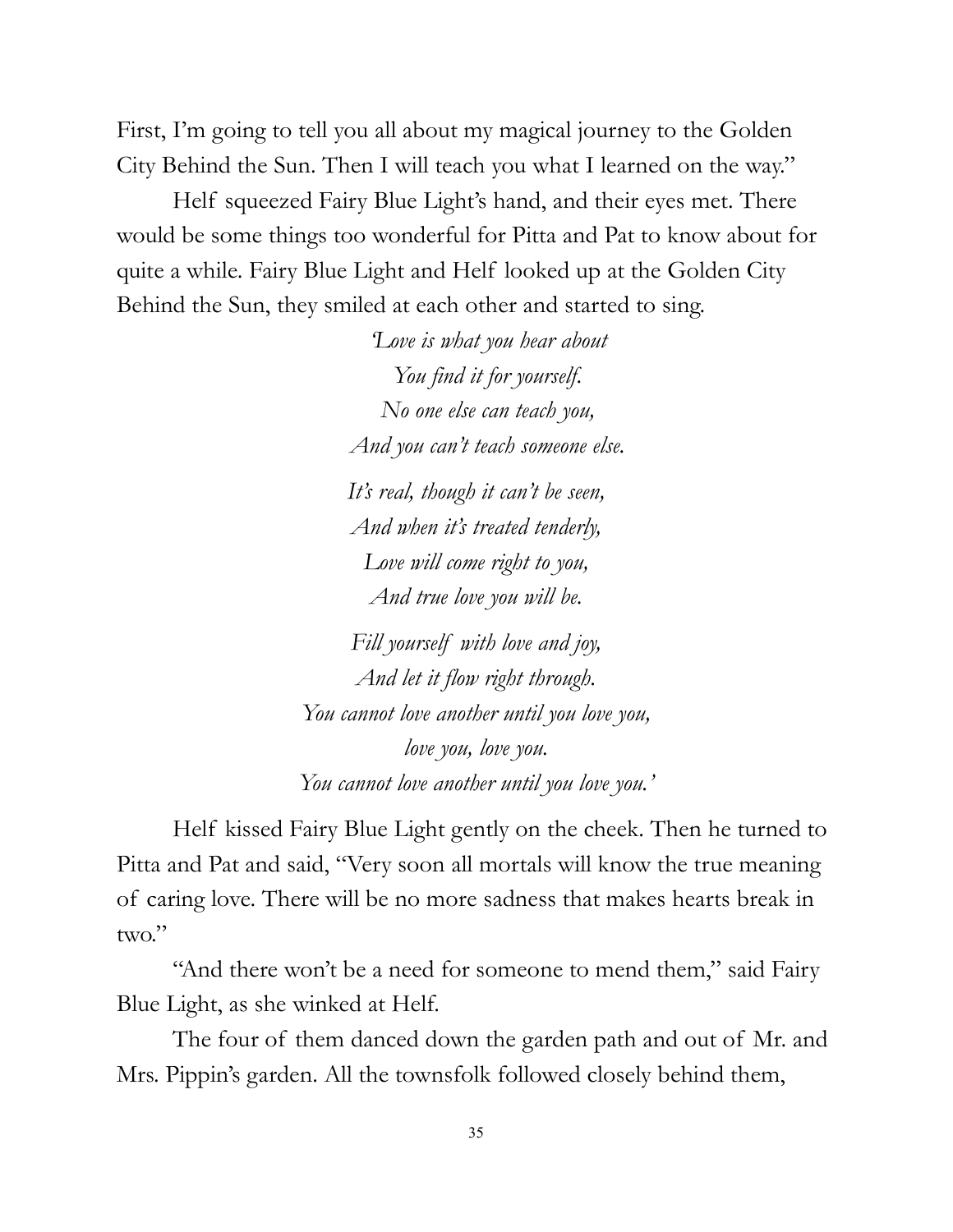singing and dancing as well.

Not far above them a Little White Cloud floated happily in the sky. The breeze playfully blew him back and forth as he followed them down the garden path.

And flying along above them, unseen by anyone, was Maestro Skylark with a small Pink Butterfly on his back.

Could the adventures of Pitta and Pat be the beginning of another magical journey? Who knows! Anything can happen in Fairyland! I'm going to follow them. Are you coming too?

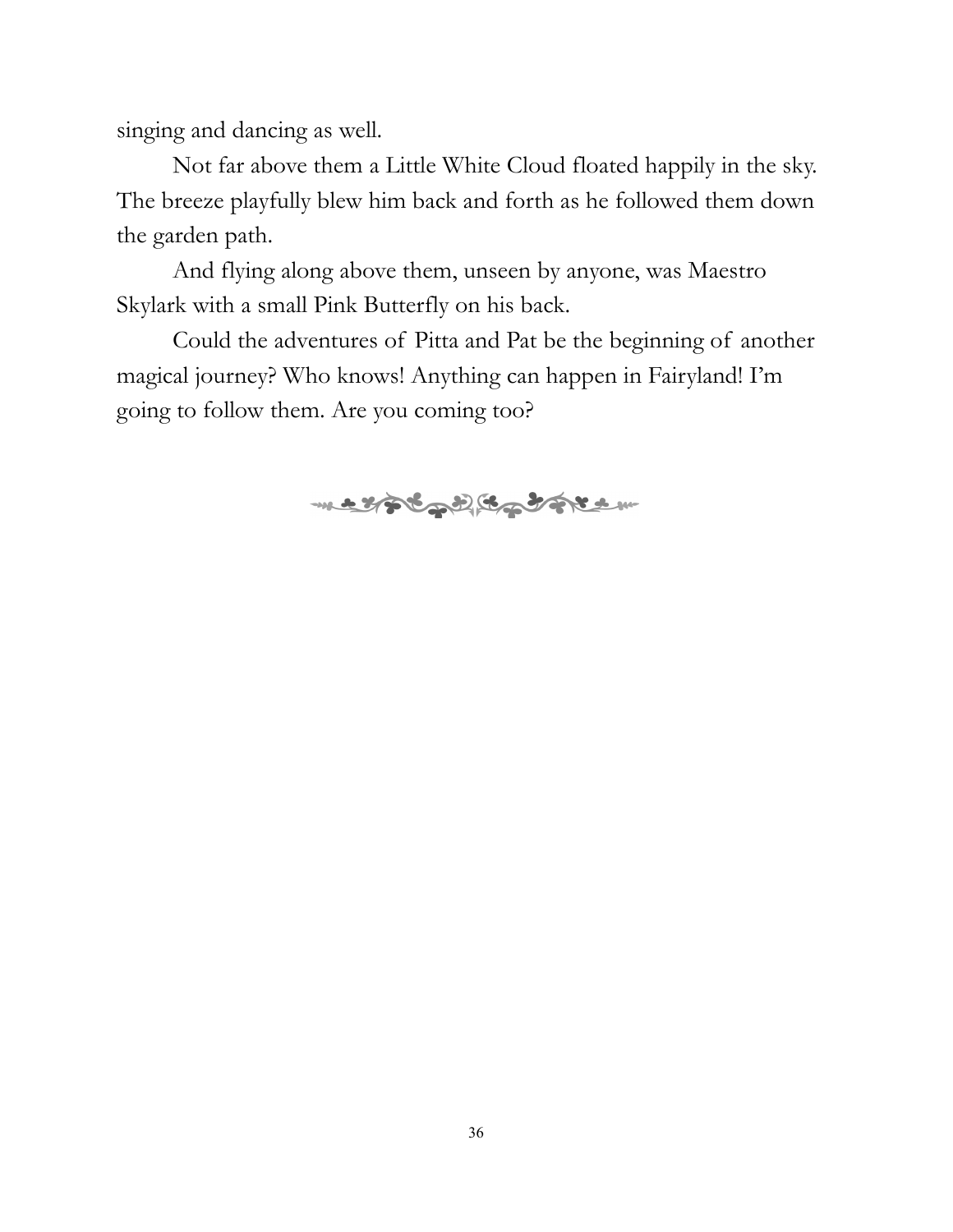## Project

Now that you have read all the books in *A Magical Journey*, see how many questions you can answer correctly.

- 1. Where was the magic raindrop found?
- 2. What was the name of Mrs. Ladybird's new baby?
- 3. Who thought he was important and jumped up and down?
- 4. How did the magic raindrops travel down the Fairyland?
- 5. Who spoke to Beatrix the Butterfly from the Golden City Behind the Sun?
- 6. Who took lots of afternoon naps?
- 7. How did Beatrix the Butterfly become invisible?
- 8. How did Katie the Caterpillar turn into Beatrix the Butterfly?
- 9. Who took Beatrix and Fairy Blue Light up to the Little White Cloud?
- 10. What was tied around the Little White Cloud's tummy to pull him back up?
- 11. What did Maestro Skylark and Fairy Blue Light find in the middle of the Little White Cloud?
- 12. What was the name of Fairy Blue Light's guide in the Golden City Behind the Sun?
- 13. Who showed Fairy Blue Light how to mend broken hearts?
- 14. What happened to Helf in the Palace of Light?
- 15. What was the special job that Fairy Blue Light, Helf, Pitta and Pat were chosen to do?

Go to the next page to find the answers.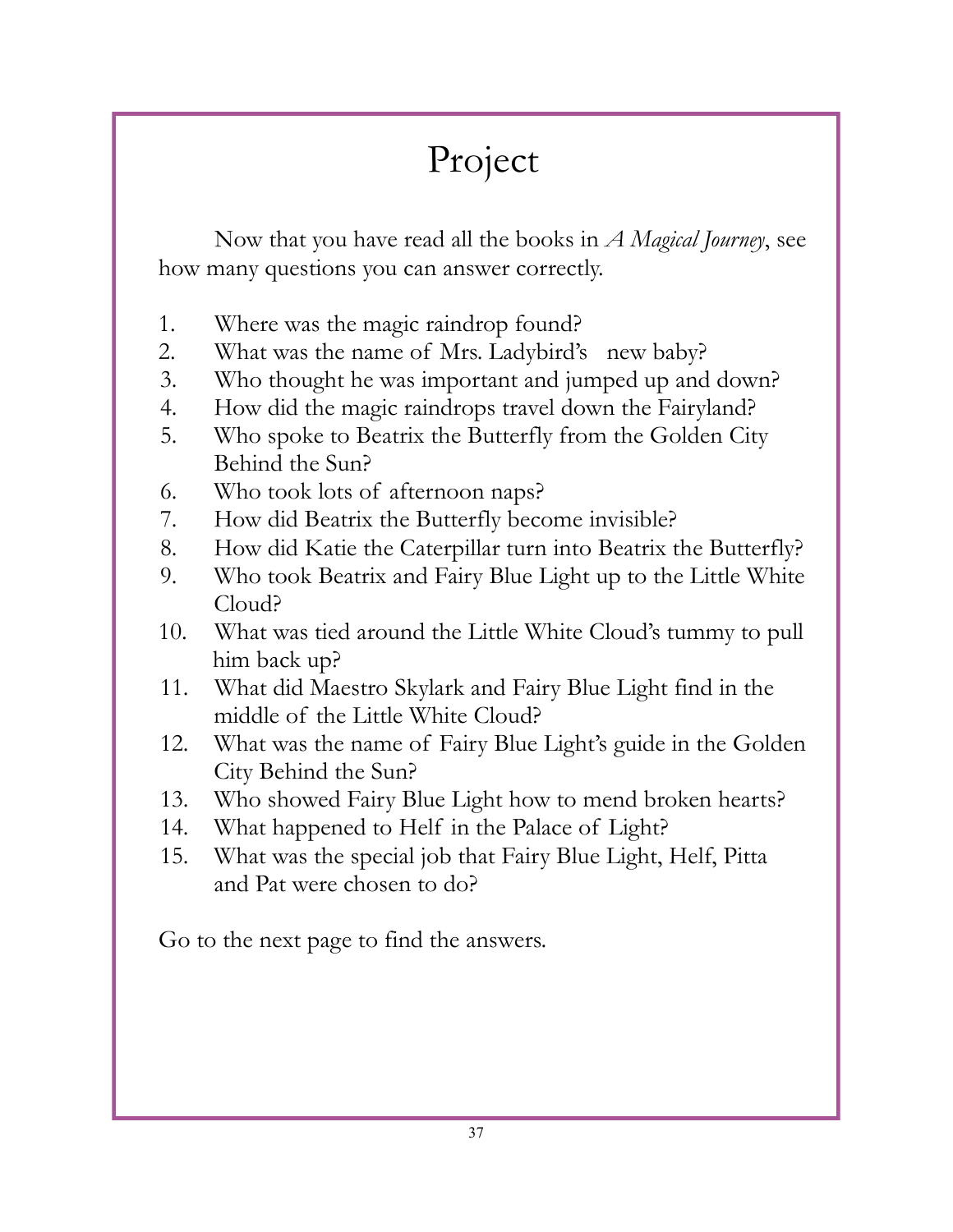## Answers

- 1. Under the leaf of a rhubarb plant.
- 2. Baby Anne.
- 3. The grasshopper.
- 4. In a crystal carriage pulled by four golden butterflies.
- 5. The Pink Butterfly.
- 6. Mr. Mushroom.
- 7. She was covered with Mother Nature's Magic Dust.
- 8. By spinning a beautiful silky protective coat.
- 9. Maestro Skylark.
- 10. A silver thread.
- 11. Its silver lining.
- 12. Ansela.
- 13. Helf.
- 14. He changed into a young handsome elf.
- 15. To teach mortal babies the true meaning of caring love.

How many did you get right?